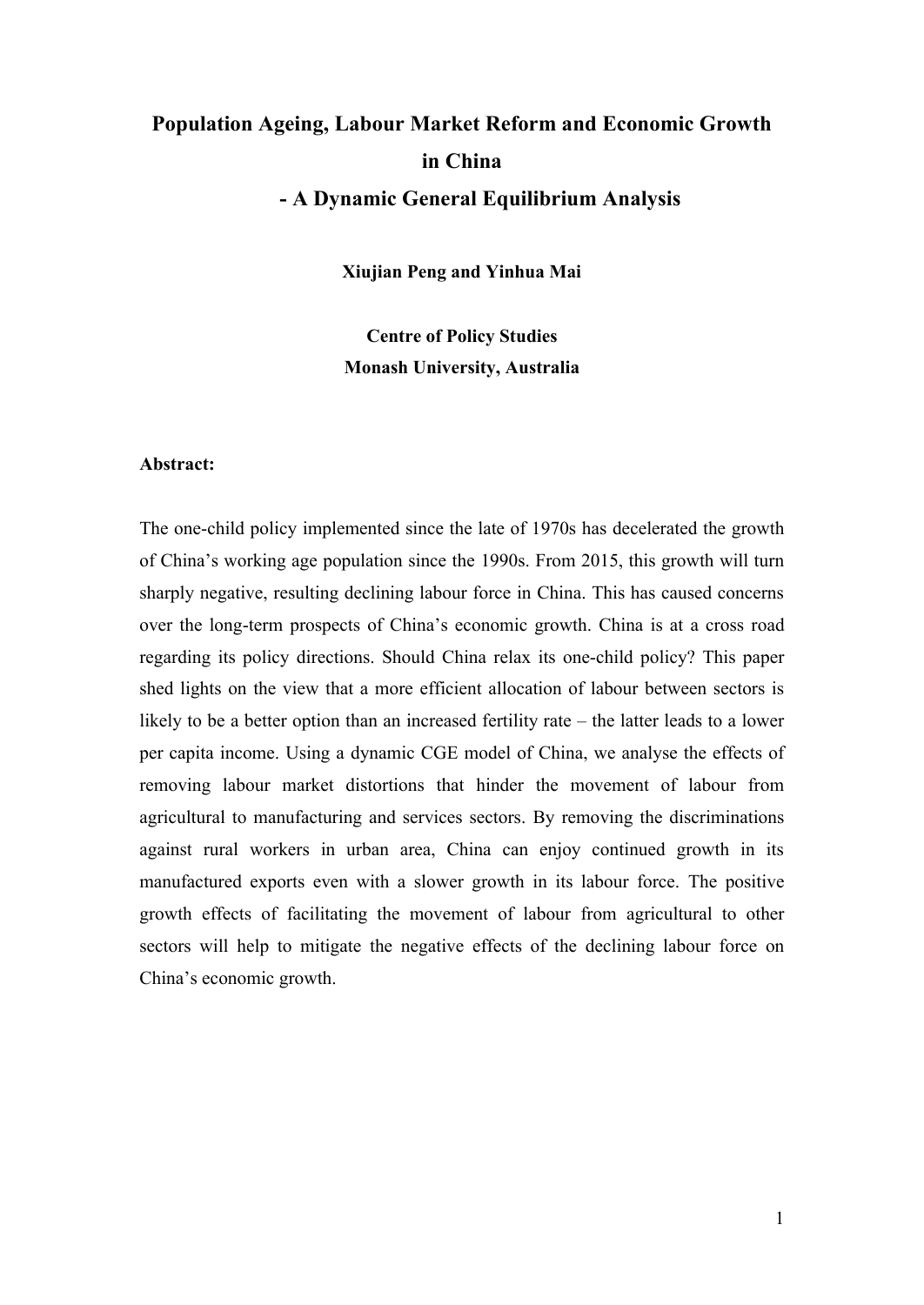## **1 Introduction**

 $\overline{a}$ 

There has been increasing concern about the sustainability of China's economic growth in recent years, particularly in relation to the dramatic age structure change and population ageing.

Since the early 1970s, rapidly socioeconomic development and rigid family planning policy have caused a dramatic fertility decline, resulting in a rapid change to the age structure of China's population (Wang and Mason, 2004; Poston and Gu, 1987 and Coale, 1984).<sup>1</sup> China has completed its demographic transition (ie from a pattern of high fertility, low mortality and high population growth rate to a pattern of low fertility, low mortality and low population growth rate) within approximately 30 years, a very short transition period compared to most developed countries. The rapid fertility decline has brought China a substantial "demographic dividend".<sup>2</sup> This demographic dividend coincided with an economic boom that has persisted in China since 1978, further fuelling an already rapidly growing and dynamic economy. Scholars estimates that the demographic dividend accounts for one fourth of China's economic growth since 1978 (Cai, 2004 and Wang et al. 2004). However, that dividend is intrinsically transitory and will soon be exhausted because China's unusually rapid fertility declines means that its population will also face a more rapid and severe process of ageing (Wang and Mason, 2004).

According to the United Nations medium variant population projection, the share of the population aged 65 and above will increase from 7.6 percent in 2005 to 11.9 percent in 2020, and further to 16.3 percent in 2030 (United Nations, 2004). Against the background of this rapid ageing process, the growth of the working age population has declined to about 1.5 percent per annum in the late 1990s after having peaked at twice that level (3 percent p.a.) in the late 1980s and early 1990s. It will continue to

<sup>&</sup>lt;sup>1</sup> The proportion of the working age population aged 15 to 64 increased from 56 percent in 1970 to 70.6 percent in 2005, while over the same period, the proportion of the youth population aged 0-14 declined dramatically from 39.7 percent to 21.8 percent, and the proportion of elderly aged 65 and over increased from 4.3 percent to 7.5 percent (United Nations, 2004).

<sup>&</sup>lt;sup>2</sup>The demographic dividend accrues to a population age structure characterized by a high proportion of working age population and low total dependency ratio. It opens up transitory opportunities for the country for an increased pace of economic growth (Bloom and Williamson, 1998). As the demographic transition proceeds, declining growth in the labour supply and rapid increase in the old dependency ratio will dissipate the demographic dividend and close the demographic window. In China the demographic window opened at around 1990 and will close at around 2020.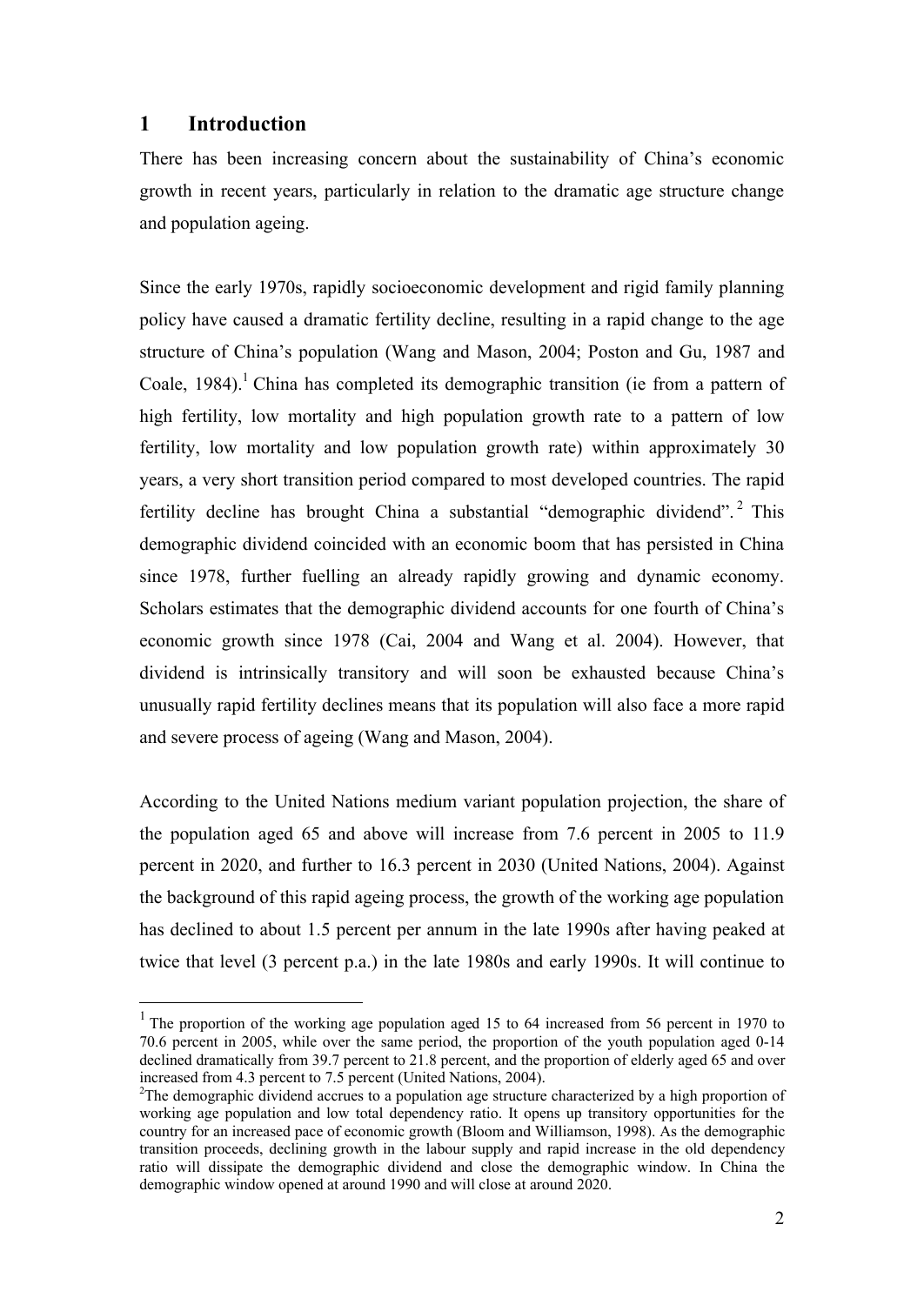decline steadily until it ceases altogether by approximately 2015, then turn strongly negative (United Nations, 2004). The slight decline of the proportion of the young population aged 0-14, combined with the rapid increase of the elderly population and the sharp decline of the working age population will cause the total dependency ratio to rise dramatically after reaching its lowest point at around 2020. Figure 1 shows that China has reaped substantial benefits from its declining total dependency ratio, the socalled 'demographic dividend', since 1990. But this favourable age structure will gradually disappear when the total dependency ratio begins to rise to after 2020. The closing of 'demographic window" implies that the 'demographic dividend' will turn into a 'demographic deficit' with important adverse economic consequences.



Figure 1: Demographic transition and 'Demographic window' in China

These profound demographic changes are causing increasing concern about the sustainability of China's economic growth (Peng and Fausten, 2006; Bremmer 2006; Cai and Wang, 2006 and Wang, 2006). Scholars and Chinese government officials worry that the looming demographic challenge may undermine China's ability to grow rich before its population grows old (Jackson and Howe, 2004).

The negative effects of population ageing on economic growth are increasingly recognized (e.g., Peng, 2006 and Golley and Tyers, 2006). Peng's simulation results show that if China maintains its current low fertility rate, the labour force decline caused by population ageing and low fertility rate will decelerate China's economic growth rate by two percentage points annually during the 2020s and by three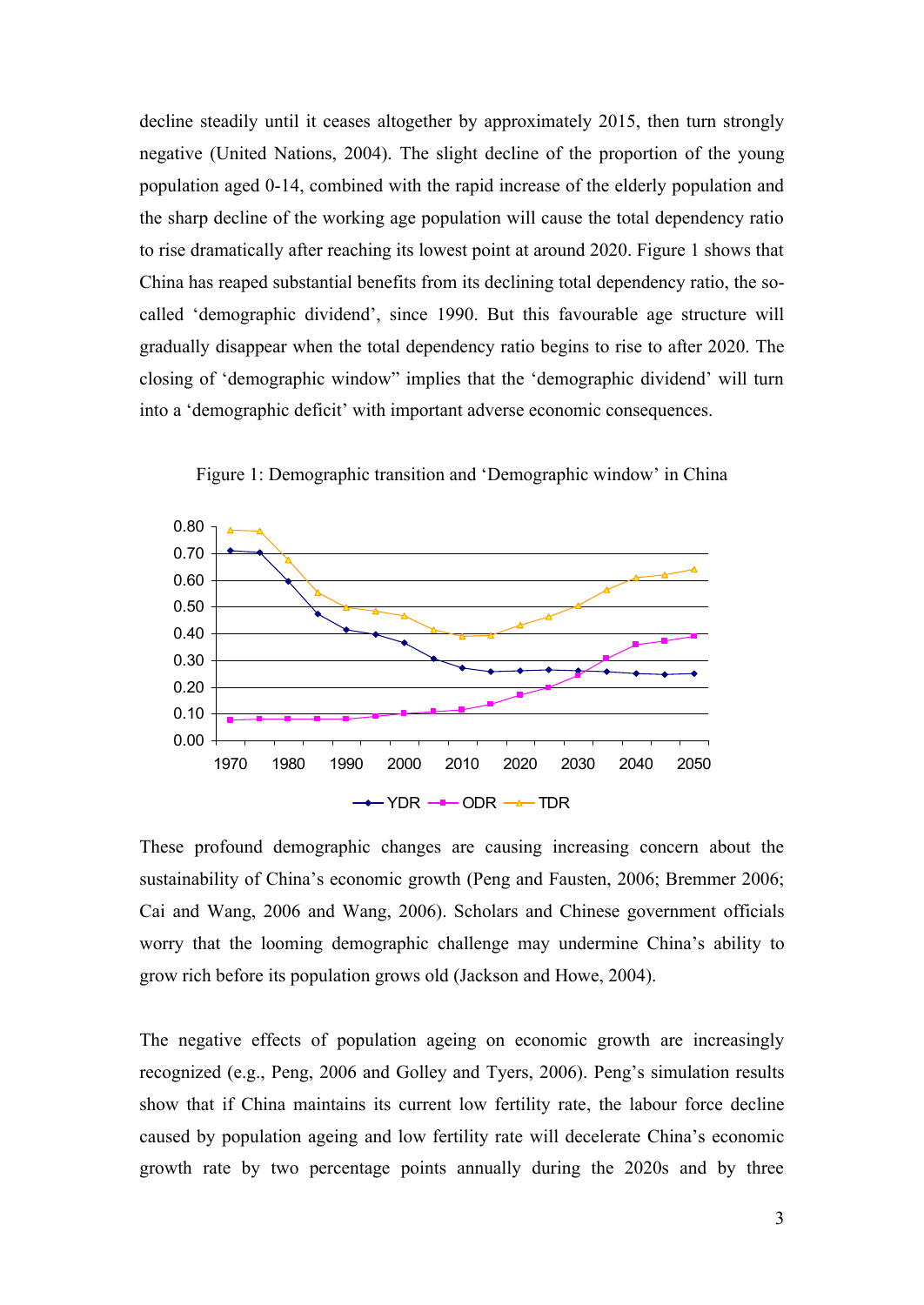percentage points annually during the 2040s (Peng 2006). In her investigation on China's population policy, Peng finds that if China's total fertility rate (TFR) were to increase to 1.8 or to the replacement level of 2.1 at the beginning of the century, then labour supply would expand. This expansion would help mitigate the adverse effects of population ageing on macroeconomic growth. However, per capital income may deteriorate because of the acceleration of the rate of growth of the total population induced by higher fertility regimes (Peng, 2005a). It seems that mitigating the negative effects of population ageing by raising fertility rate is not a good solution. This paper shed lights on the view that a more efficient allocation of labour between sectors is likely to be a better option than an increased fertility rate.

Since 1978, economic reform in China has allowed large amounts of rural labour to move to other more productive sectors such as construction, manufacturing and services. This large rural migration has proven to be a source of gain in allocative efficiency and labour productivity (Cai and Wang, 1999). Several studies have shown that the contribution to economic growth of inter-sectoral labour movements was 14 to 20 percent between 1978 and the mid 1990s (World Bank, 1997; Woo, 1998; Cai and Wang, 1999; Kuijs and Wang, 2005 and Dekle and Vandenbroucke, 2006).

But rural surplus labourers still exists in China. Estimates of the rural surplus labour vary considerably, but the number is in the hundreds of millions (China Xinhua News Agency, 2004). While underemployment or disguised unemployment remains widespread in rural areas, many industries in the economically advanced areas, especially in the eastern coastal areas have suffered serious rural labour shortages in recent years (China Daily, 2006 and Wang, 2006).<sup>3</sup>

This workforce imbalance is a direct result of the limited labour mobility in China (World Bank, 2005). Labour movement has been restricted by the household registration (*hukou*) system and associated regulations and policies. These institutional obstacles prevent the rural labour force from permanently migrating and

 $\overline{a}$ 

<sup>&</sup>lt;sup>3</sup> China's comparative advantage lies in labour-intensive manufacturing. However, increasing wage costs in recent years as a result of rural labour shortages in manufacturing sectors in east coastal areas could jeopardise China's competitive advantage in the international market (Wang, 2006).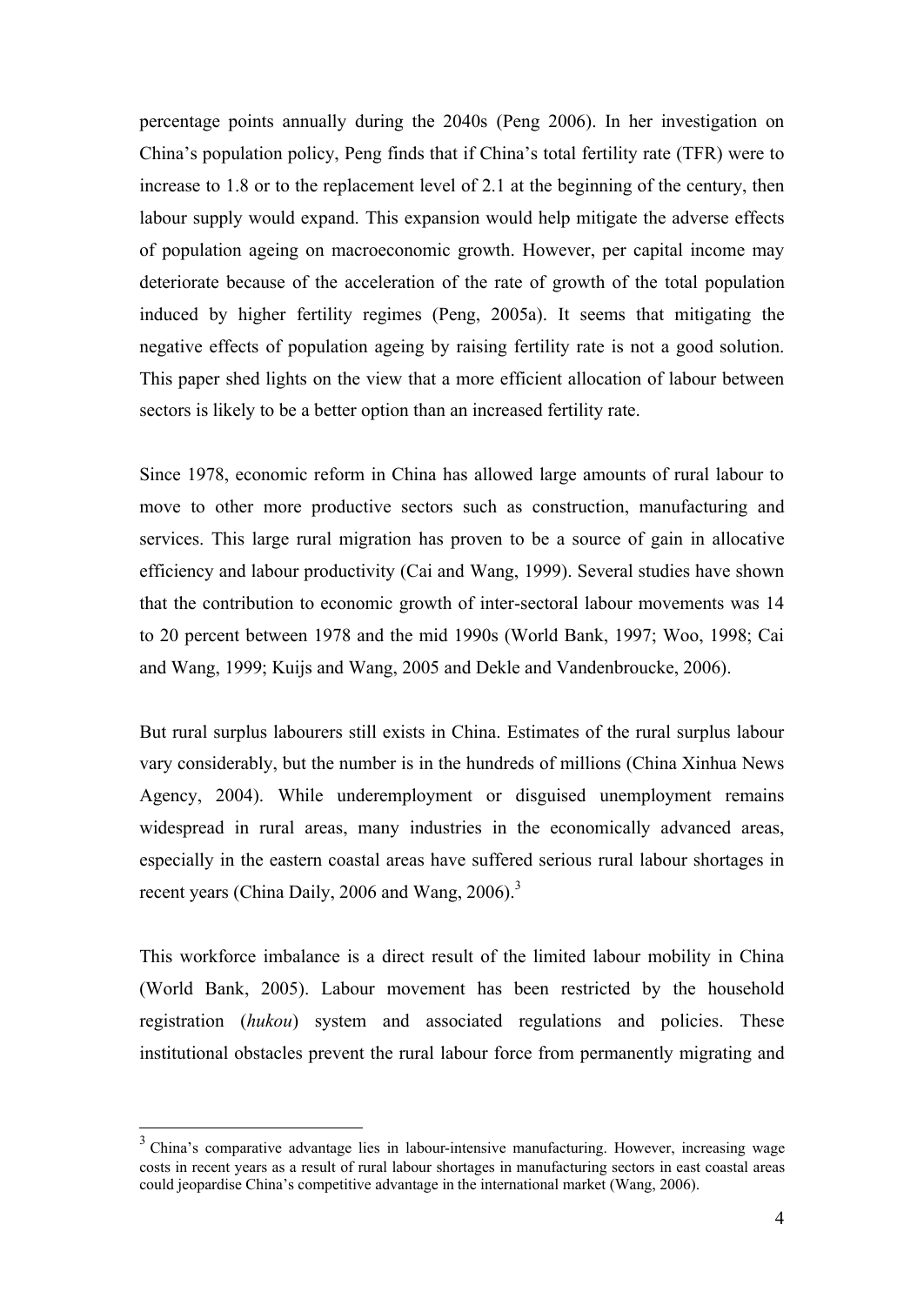working in the cities. As a result, migration in China has taken place to a large extent only in the form of a "floating population" (Kuijs and Wang, 2005).

The paper will explore the economic impact of reducing labour market distortions against the backdrop of the population ageing and declining growth of labour supply over the period of 2008 to 2020 in China. By applying a dynamic general equilibrium analysis, the paper attempts to answer the question: whether accelerating transfer of employment form agricultural to non-agricultural sectors by reforming the *hukou* registration system and removing other institutional obstacles can mitigate the negative effect of population ageing on macroeconomic outcomes and enhance China's ability to support its rapidly increasing elderly population in the future.

The paper will made a contribution to the literature by investigating the economic consequences of changes in the employment composition (eg rural labour reallocation) in the context of rapid demographic change and population ageing. Several studies have been conducted of the economic impact of population ageing in China. But all of these studies treat the labour force as a whole without paying attention to its employment composition (Cheng, 2003; Peng, 2005b, 2006 and Golley and Tyers, 2006).

The paper is organized as follows. After the introduction, the second section explains the model framework and discusses the labour market distortions in China. The development of a baseline scenario and the simulation results are presented in section three. The impacts of labour market reform on economic growth are explored in the fourth section. The last section presents conclusions and policy implications.

## **2 Model framework and discussion of the labour market distortion**

### **2.1 Model framework**

The analytical framework applied in this study is a dynamic Computable General Equilibrium (CGE) model of the Chinese economy, the MC-HUGE model. This model was jointly developed by Hunan University and the Centre of Policy Studies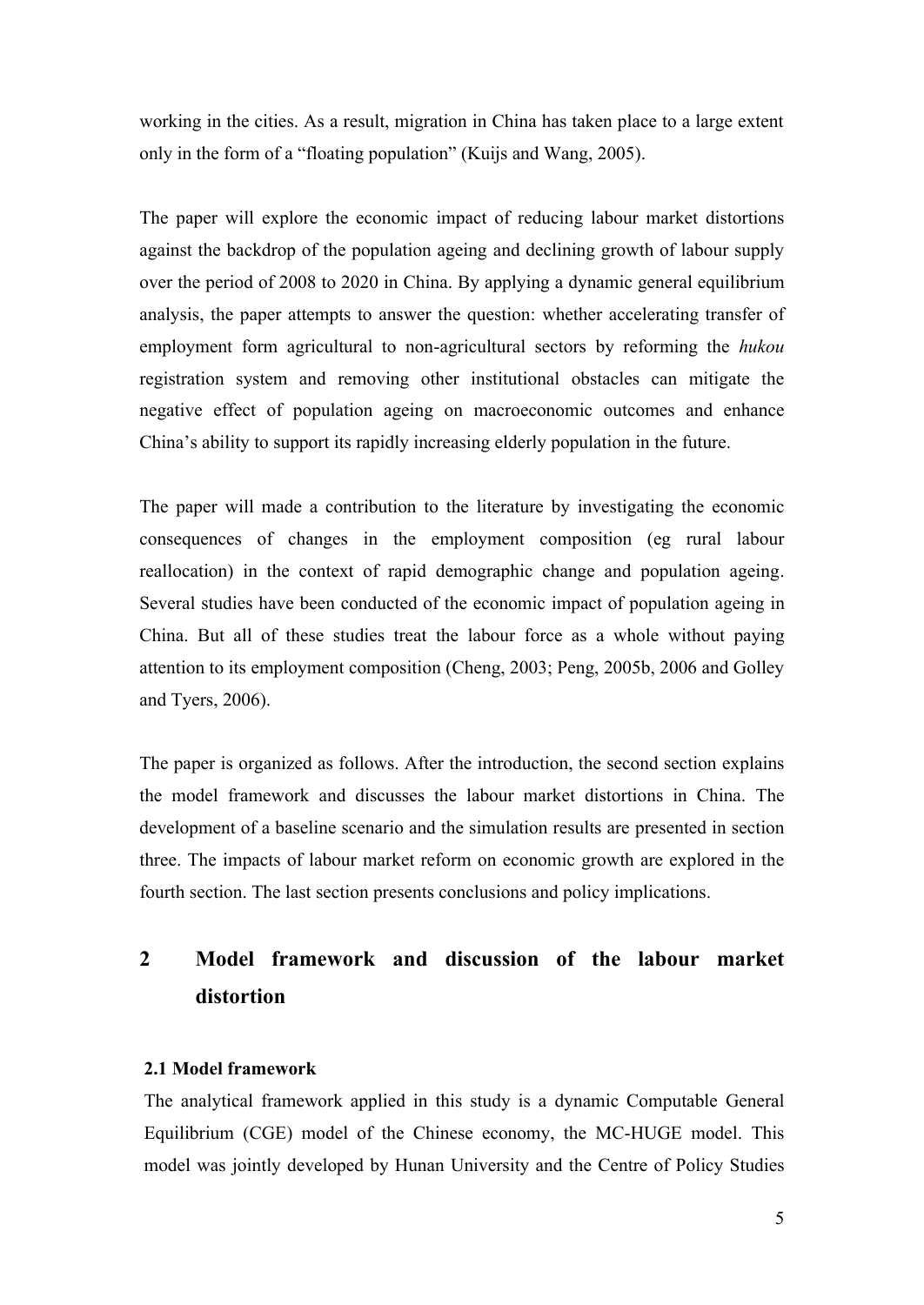(Mai 2006 for the details of the MC-HUGE model). The model includes 57 sectors. Its base data reflects the 1997 input-output structure of the Chinese economy. The core CGE structure is based on ORANI, a static CGE model of the Australian economy (Dixon et al 1982). The dynamic mechanism of MC-HUGE is based on the MONASH model of the Australian economy developed by Dixon and Rimmer (2002). The MC-HUGE model captures three types of dynamic links: physical capital accumulation; financial asset/liability accumulation; and lagged adjustment processes in the labour market.

In MC-HUGE, production is modelled using nested constant elasticity of substitution (CES) and Leontief production functions which allow substitution between domestic and imported sources of produced inputs and between labour, capital and land. The production functions are subject to constant returns to scale. Household demand is modelled by the extended linear expenditure system (ELES). Trade is modelled using the Armington assumption for import demand and a constant elasticity of transformation (CET) for export supply. China is considered as a small open economy in import markets where foreign import prices are determined in world markets. Exports are demanded according to constant elasticity demand curves for most of commodities.

In the model, capital stock is accumulated through investment activities (net of depreciation). Investors respond to changes in expected rate of return. In this version of the model, we assume static expectations. Under static expectations, investors only take account of current rentals and asset prices when forming current expectations about rates of return.

For the labour market, wage is sticky in the short run and employment adjusts to clear the labour market. Over time, wage adjusts to access supply/demand of labour so that employment returns to its long-run level. In the long run, employment is determined by demographic variables such as working age population and labour force participation rates.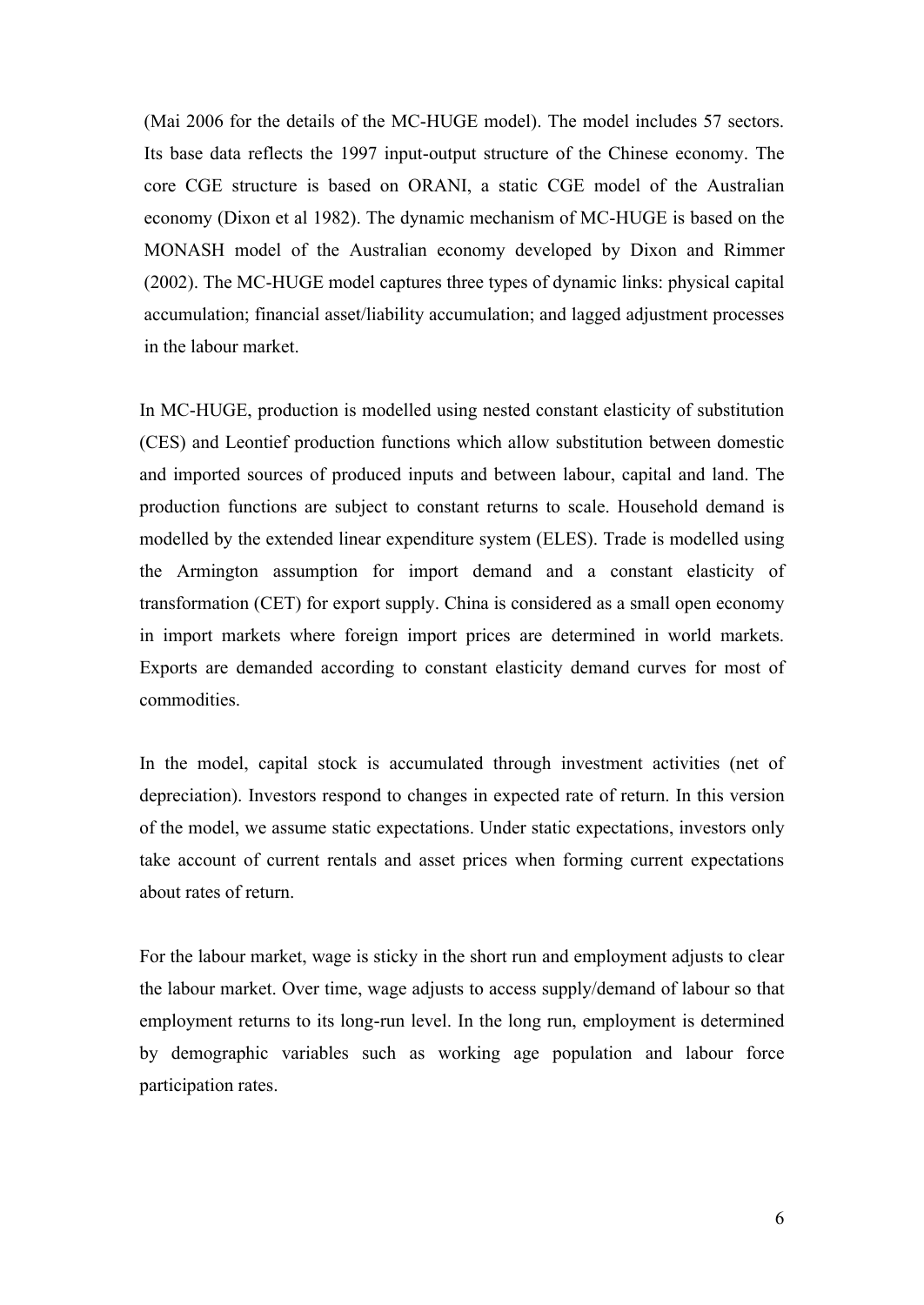#### **2.2 Labour market distortion and wage differential**

In China *Hukou* registration system<sup>4</sup> and other institutional factors have created barriers to mobility between sectors. Though the Chinese government has pursued labour market reforms since 1978, labour market segmentation continues to exist. The probability of a rural migrant securing urban employment in a given sector still depends on a set of institutional factors, including residence requirements and other constraints imposed by the state. Migrant work is typically limited to jobs that the urban population find too hard or demeaning. Meanwhile, rural migrants are often denied many of the basic social services enjoyed by permanent urban residents such as access to subsidized housing, medical care, and schooling for their children. This institutionalized and systematic discrimination is an important reason why migrants choose to come by themselves to urban areas, leaving other family members behind in their villages of origin. It is also an important reason for the observed high rates of return migration from urban areas back to rural villages (Tuñón, 2006). Furthermore, rural land tenure arrangements continue to increase the cost of out-migration and dampen off- farm labour market participation.<sup>5</sup>

All these labour market distortions have increased the migration cost and slow down the pace of rural migration. Statistical data show that the share of total employment in agriculture sector<sup>6</sup> was 44.8 percent in 2005, which is relatively high compared to other countries at similar stages of development (World Bank, 2005).

How can we model the effects of labour market reform on the labour transferring between agricultural and non-agricultural sectors and therefore on China's economic growth? Ample evidence of labour market segmentation by economic activity is presented by Knight et al. (1999) and Wang et al. (2000), Shi et al. (2002) and World Bank (2005) suggest a dual sector model with wage differentials in China. Existing empirical research indicates that *Hukou* system plays a significant role in supporting

 $\overline{a}$ 

<sup>4</sup> China has a strict household registration (*hukou*) system. Household must have an urban *hukou* in order to legally reside in an urban area. Without this registration, access to basic facilities and services including housing, education and social security are very limited and quite expensive.

<sup>&</sup>lt;sup>5</sup> Rural households that stop farming the land will lose the rights to it. This policy has increased the opportunity costs of leaving farming by creating a strong incentive to continue a low level of agricultural activity, even when profitability is quite low (Zhao, 1999).

<sup>&</sup>lt;sup>6</sup>The agricultural sector in the present paper includes farming, forestry, animal husbandry and fishery. The rest of all sectors are defined as non-agricultural sector.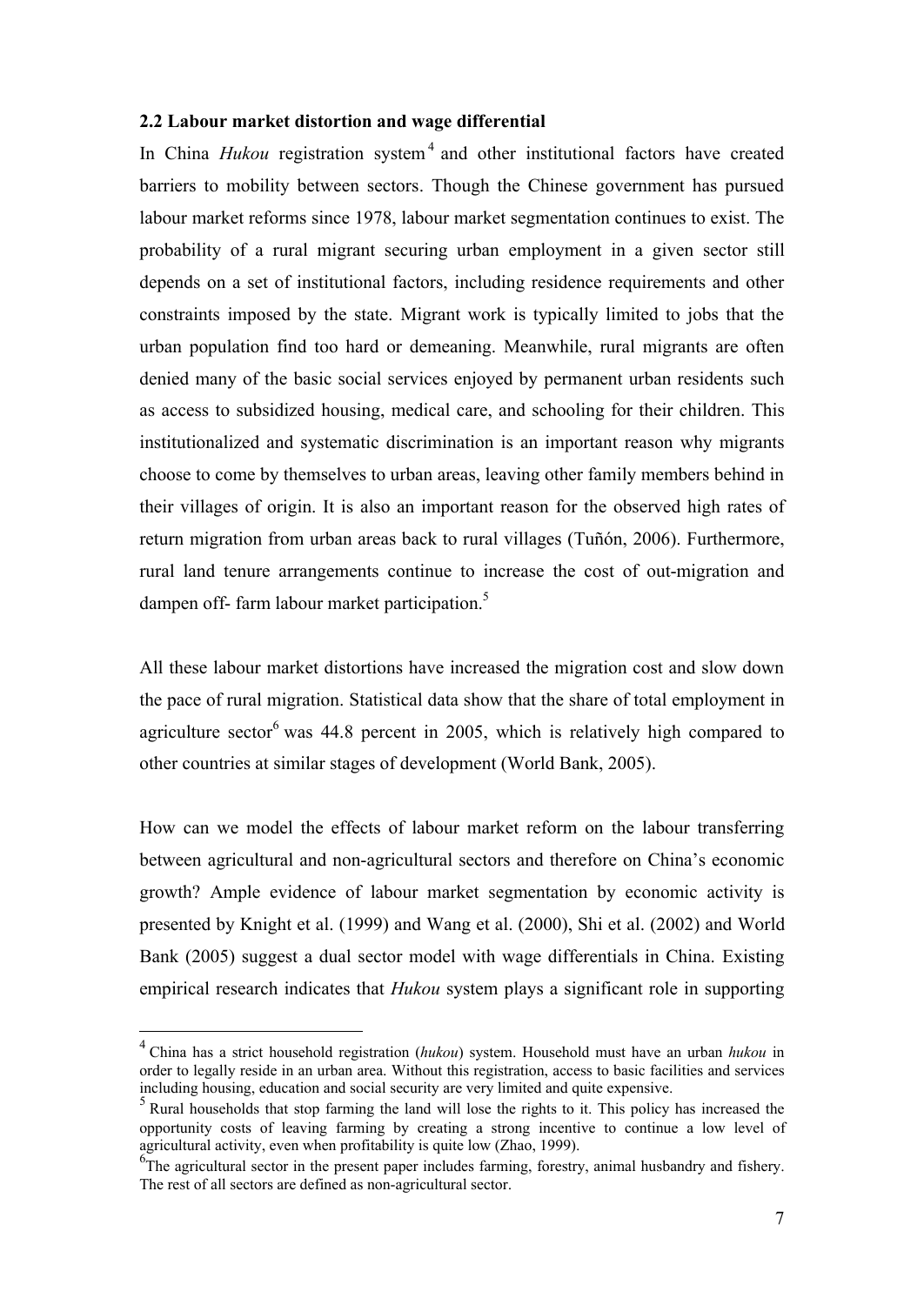wage differential between agricultural and non agricultural sectors and income inequality between rural and urban areas (Liu, 2005, Whalley and Zhang, 2007).



**Figure 2: Labour productivities of three sectors in China**

Source: Kujia and Wang (2005)

 $\overline{a}$ 

In the absence of barriers to the movement of labour between rural and urban areas, between agricultural sectors to urban non-agricultural sectors, real wages would be equalized for an individual worker with given characteristics (Hertel and Zhai, 2005). But in China, the wage rate in agricultural sector has far below the wage rate in other sectors. The wage gap, which is defined as a ratio of the level of wage for agricultural and non- agricultural labour, was 3.79 in 1997 and it widens to 4.69 in 2005. The main reason for the low wage rate in agricultural sector is its low labour productivity comparing with other sectors. In 2001, the labour productivity ratio of urban industry, urban services and rural-non-farm to agriculture in China is an astonishing 4-10 times larger than in other countries. More significantly, while the productivity ratios of other countries have generally been stable or falling, in China it has risen substantially over the last 25 years (Kuijs and Wang, 2005) (refer to Figure 2).<sup>7</sup> These extremely high ratios as well as their rising trend are symptomatic of the major distortions in the labour markets, especially in its bias against the agricultural sector. The slow relocation of rural labour generated from *hukou* system and related institutional barriers has hampered productivity growth in agriculture (Kujis and Wang, 2005). But

 $<sup>7</sup>$ In China, the agriculture sector contributes 12.6 percent to GDP while the share of total employment</sup> in agriculture was 44.8 percent in 2005. This is another indicator of the low productivity in the agriculture sector.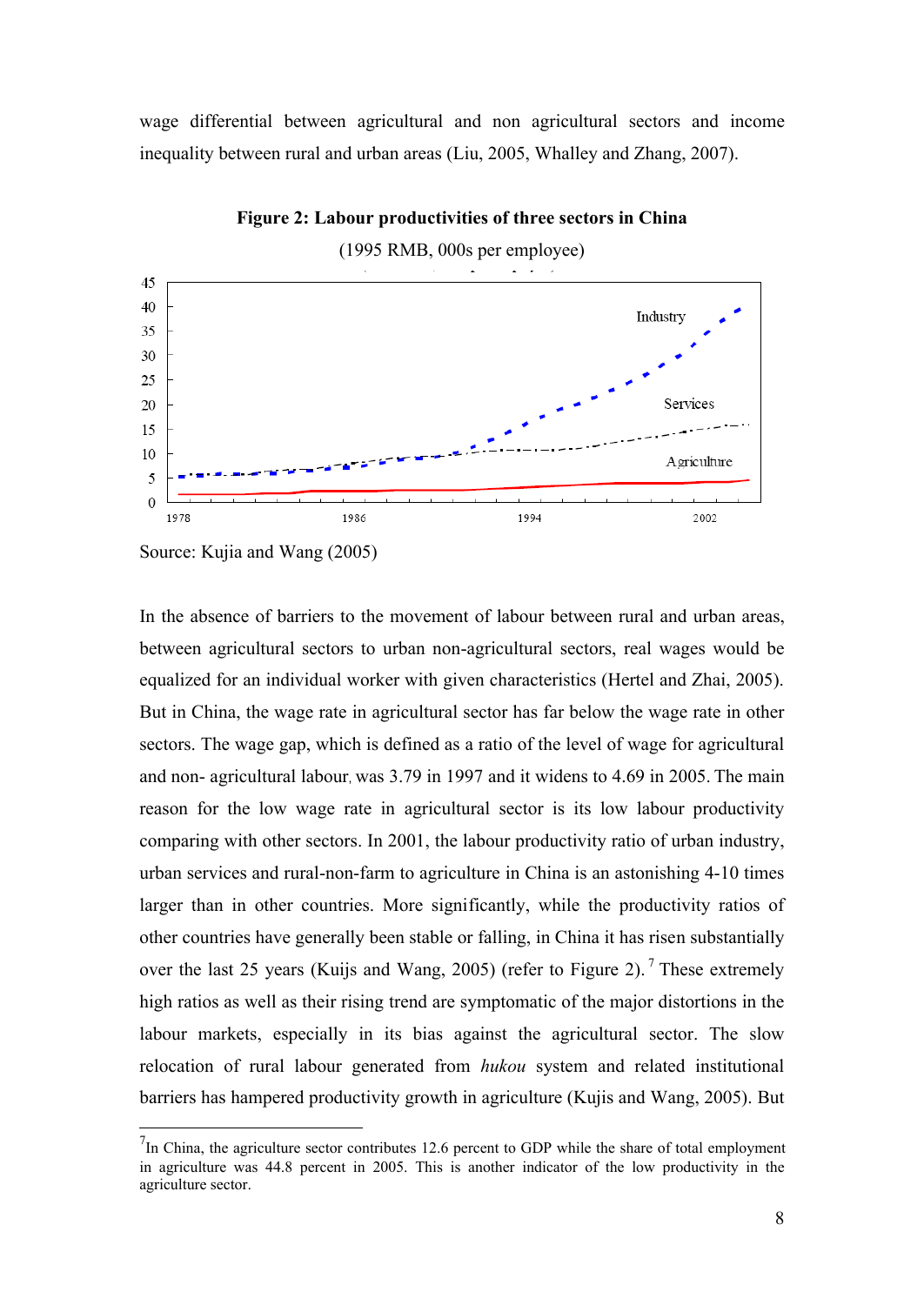these same trends highlight the tremendous potential for efficiency gains and economic growth. They also support the scope for promoting sectoral and regional equality by reallocating labour resources between agriculture and other nonagricultural sectors (World Bank, 2005).

But how much is the wage differential between agricultural and non-agricultural sectors directly related with *hukou* system and other institutional barriers? Shi (2002) explore wage differentials between rural and urban workers for nine different provinces using the China Health and Nutrition Survey (CHNS) data. After controlling for differences in personal characteristics, education, occupation and living costs he finds that approximately 28 per cent of the rural-urban wage difference can be explained directly by the coefficient on the *hukou* registration variable. Whalley and Zhang (2007) use a model with homogeneous labour in which wage inequality across rural and urban regions is supported solely by quantity based migration restrictions. They calibrate this model to base case data (the wage difference between rural and urban workers is 10581 Chinese Yuan in 2001) and when they remove migration restrictions wage difference disappears. Rural wage rate increases by 3208 Chinese Yuan, which represents 30 percent of wage difference in the base case data.

In the present paper, we will use the Shi's finding. We assign 28 per cent of the wage differential to the labour market distortion that has been directly attributed in Shi's econometric analysis to the *hukou* system and other institutional barriers in China's labour market. In the policy scenario, we will gradually remove this portion and simulate the economic impact of reforming the *hukou* system and related institutional arrangement.<sup>8</sup>

 $\overline{a}$ 

<sup>8</sup> We must mention that it is not very clear whether the wage differential related with *hukou* system in the existing empirical research take into account hidden income accruing to urban households such as housing, education, medical care, and other social benefit such as unemployment insurance, employment injury insurance, pension insurance and maternity leave. Since majority of nonagricultural employment is urban located, excluding the social benefit that urban workers have will underestimate the wage differential related with *huko* system and labour market distortion.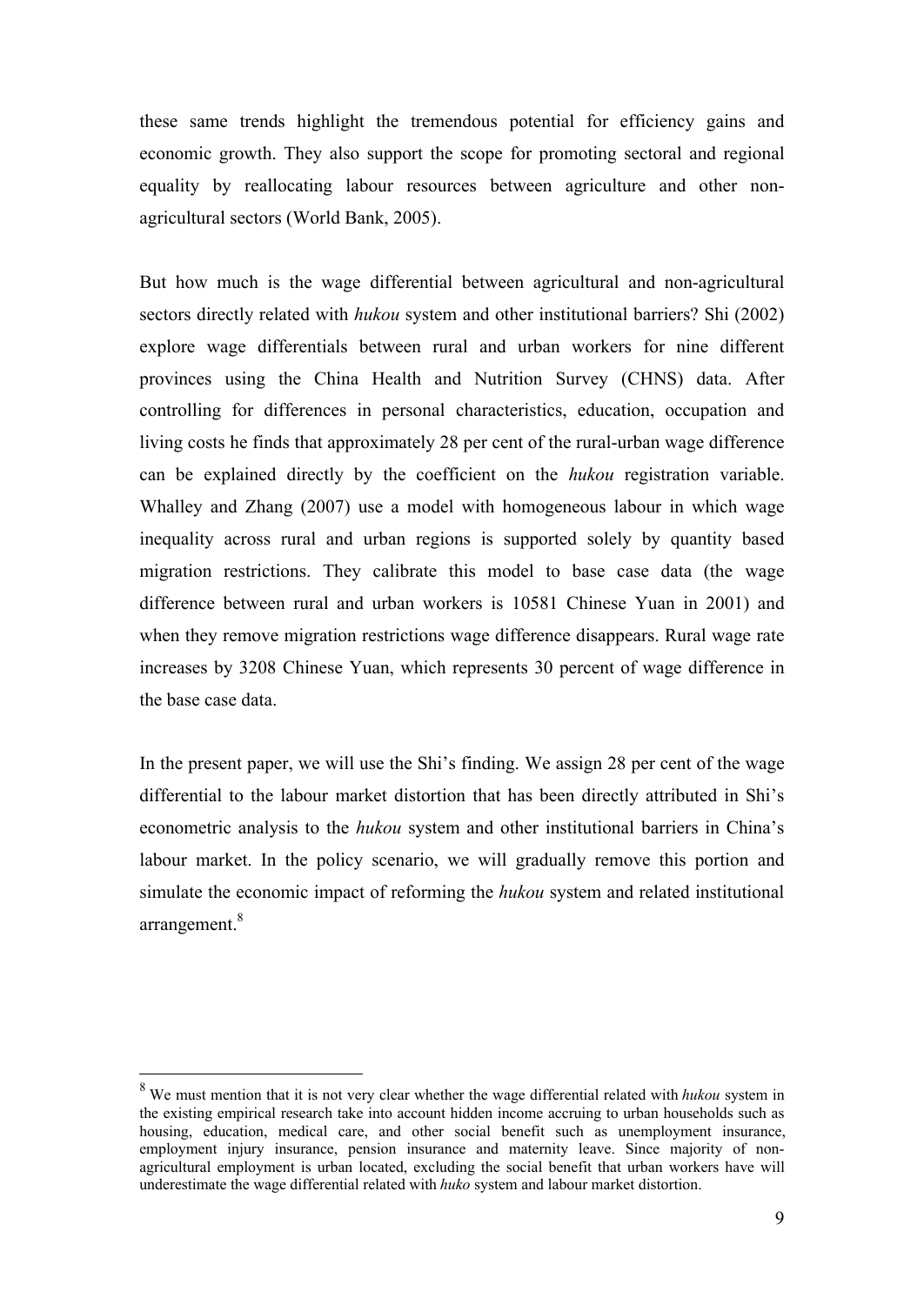## **3 Simulations design and baseline results**

Our analysis starts with historical simulations that update China's economic structure reflected in the model database to 2005. The historical simulations are followed by forecast simulations to 2020. Together, the historical and the forecast simulations provide us with a baseline scenario with which to compare the scenario when labour market distortion is removed. The baseline simulation from 2006 to 2015 follows Mai (2006). For the purpose of this paper, we extend the baseline further to 2020. The macroeconomic variables in the baseline scenario are shown in Table 1.

The growth rate of total labour force is exogenous. It is determined by the growth rate of working age population and aggregate labour force participation rate. The growth rates of working age population from 2006 to 2020 are from United Nations medium variant population projection. The labour force participation rate of working age population is assumed to keep constant at 2000 level which is 82 percent.

In the baseline, the growth rate of real GDP is 7.9 per cent in 2008, and decreases gradually to 6.99 per cent in 2020. The growth rate of the capital stock is determined by the growth of investment and net depreciation of capital. The growth of total factor productivity represents the difference between the GDP growth and the growth rate supported by the accumulation of labour and capital. This ranges from  $2.50 - 3.12$ percent over the simulation period. With continues growth of export, China's terms of trade slightly deteriorates. Real wage rates, especially for non-agricultural sectors, show strong growth as a result of productivity improvement and declining growth of labour supply.

In the model, total employment is disaggregated into 57 sectors. For the purpose of our paper, we category all the workers in 57 sectors into two groups: agricultural sector and non-agricultural sector.

The baseline scenario shows an increasing gap of wage rates between agricultural and non-agricultural sectors. This is consistent with China's historical experience from 1997 to 2005. The wage gap further increases from 4.69 in 2005 to 5.3 in 2010 and to 5.86 in 2020. Even though the rural households are deriving less income from the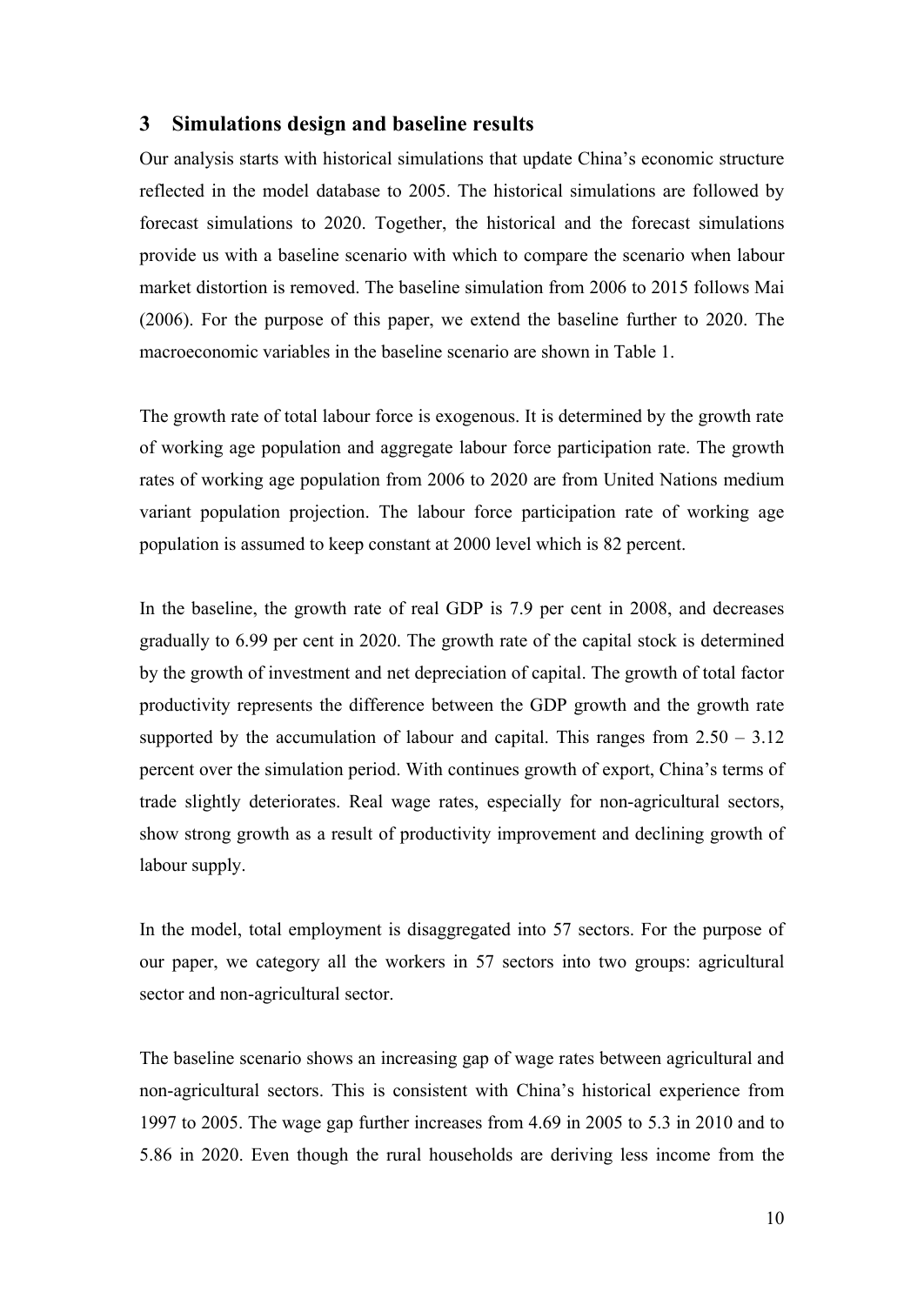agricultural sector (the share of income from agricultural over the total income of rural household has decline from 61 percent in 1995 to 42 percent in 2006), the widening gap of wage rate between agricultural sector and non- agricultural sectors will still contribute to the growing income inequality between rural and urban residents.

|                                                                 | 2006    | 2008    | 2010    | 2012    | 2015    | 2020    |
|-----------------------------------------------------------------|---------|---------|---------|---------|---------|---------|
| <b>Exogenously</b><br>specified variables                       |         |         |         |         |         |         |
| Consumption                                                     | 6.08    | 6.02    | 6.03    | 6.02    | 5.99    | 6.46    |
| Investment                                                      | 10.03   | 9.93    | 9.9     | 9.80    | 9.79    | 7.73    |
| Import                                                          | 11.54   | 11.44   | 11.38   | 11.33   | 11.26   | 8.37    |
| export                                                          | 11.27   | 11.18   | 11.13   | 11.08   | 11.02   | 8.18    |
| Labour force                                                    | 0.91    | 0.90    | 0.90    | 0.52    | 0.50    | $-0.12$ |
|                                                                 |         |         |         |         |         |         |
| <b>Calibrated results</b>                                       |         |         |         |         |         |         |
| Growth rate of                                                  |         |         |         |         |         |         |
| <b>GDP</b>                                                      | 7.90    | 7.86    | 7.88    | 7.86    | 7.89    | 6.99    |
| Productivity<br>improvement                                     | 2.50    | 2.59    | 2.72    | 3.02    | 3.12    | 3.08    |
| Capital stock                                                   | 10.95   | 10.66   | 10.41   | 10.20   | 9.91    | 9.11    |
| Terms of trade                                                  | $-0.14$ | $-0.15$ | $-0.15$ | $-0.09$ | $-0.09$ | $-0.30$ |
| Real wage rate                                                  | 6.72    | 6.72    | 6.70    | 6.71    | 6.72    | 5.85    |
|                                                                 |         |         |         |         |         |         |
| Wage gap between<br>agriculture and<br>other sectors            | 4.86    | 5.04    | 5.30    | 5.57    | 5.92    | 5.86    |
| Share of agriculture<br>employment in total<br>labour force (%) | 47.5    | 46.0    | 45.0    | 44.4    | 43.4    | 43.4    |

#### **Table 1: Summary of baseline calibration**

Source: Baseline simulation results.

\* Only selected years results are displayed in this table.

The bottoms row of Table 1 shows the evolution of the share of agricultural employment in the total labour force. Continuing its historical trend (1997-2005), the share of agricultural employment keeps declining, but at a lower rate. In 2020, its share will drop to 43 percent. The share of manufacture and services sectors will increase to 57 percent. The continued shift of labour from agricultural to nonagricultural sectors is the result of faster growth of non-agricultural sectors which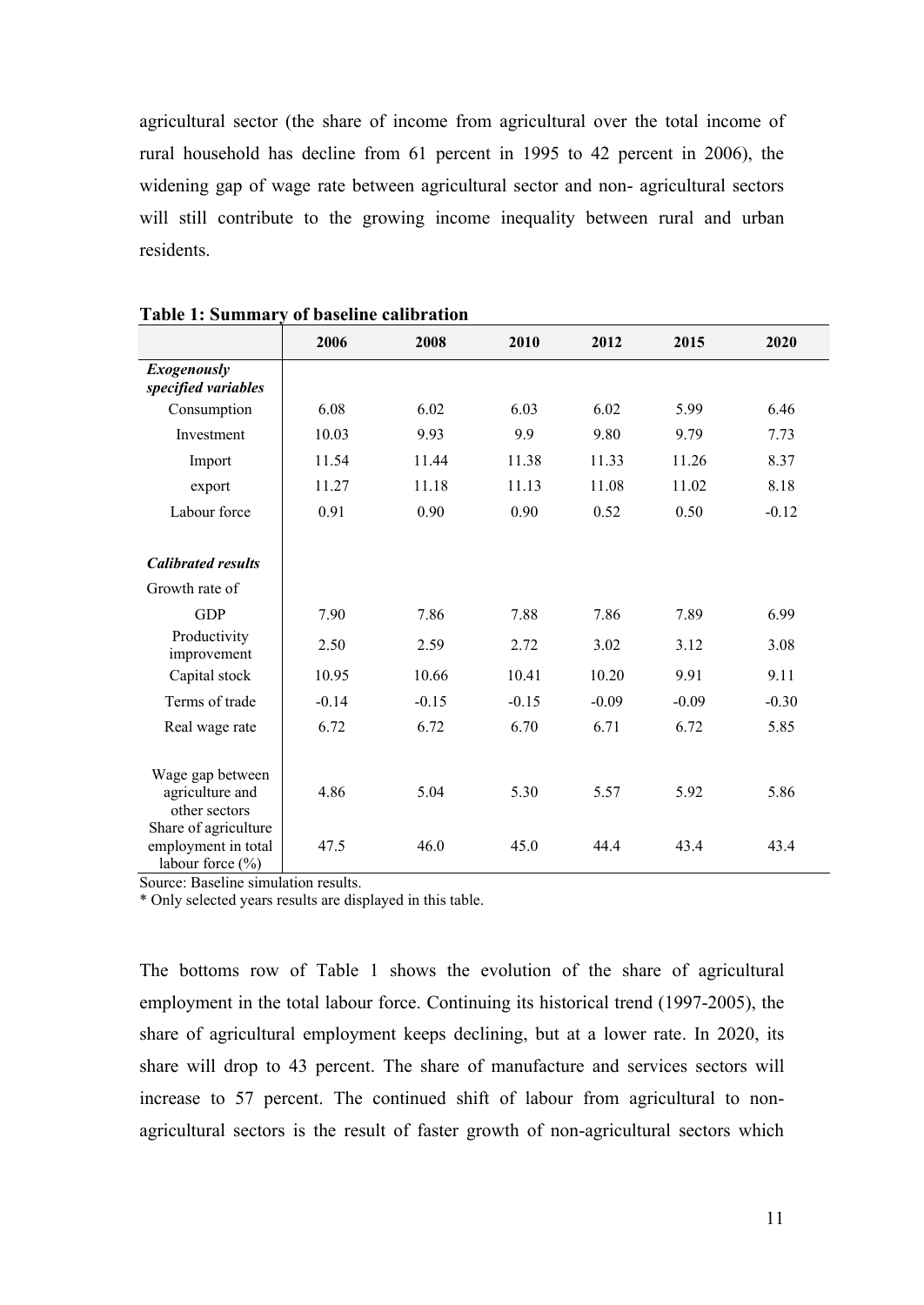create more employment opportunities and attract agricultural labour to move to these sectors.

## **4 Policy simulations and results**

## **4.1 Simulation one – effects of labour market reform**

In the policy scenario, we assume that the Chinese government will continue its *hukou*  system reform and the labour market distortions that hinder the movement of labour from agricultural to non-agricultural sectors will be gradually removed between 2008 and 2020. We assume that the labour market distortions directly associated with *hukou* system and other institutional obstacles is equivalent to 28 percent of the wage differentials between agriculture and other non-agricultural sectors. The removal of the labour market distortion will drive more labour to shift from agricultural to nonagricultural sectors. This increased labour movement will slow down the growth of wage rate in non-agricultural sector and increase the growth of wage rate in agricultural sector. Gradually the wage gap between the two sectors will narrow down.

The simulation results are shown at Table 2. The *hukou* system reform serves to increase labour shift from the relatively low productivity agricultural sectors to the higher productivity non-agricultural sectors. As a result the share of agricultural employment is 3.57 percent lower than the baseline scenario in the year 2020 and non-agricultural sectors will 2.77 percent higher. The share of agricultural employment will be 41 percent in 2020.

The increased movement of labour force is expected to boost all macroeconomic variables (Table 2). For example, the real GDP in 2020 will be 1.01 percent higher than in the baseline scenario. The reasons for the higher increase of GDP are quite straight forward: the increased movement of labour from relatively low productivity agricultural sectors into higher productivity sectors directly boost the economic growth. Though the total labour supply is fixed at the level of baseline scenario, the change of the employment composition between sectors contributes to the growth of GDP. The labour shift from low productivity agricultural sectors into higher productivity sectors increases the employment of effective labour. As a result, the total employment measured by wage bill weights increases. As Table 2 shows by year 2020, there is 1.75 percent higher employment measured in wage bill weights than in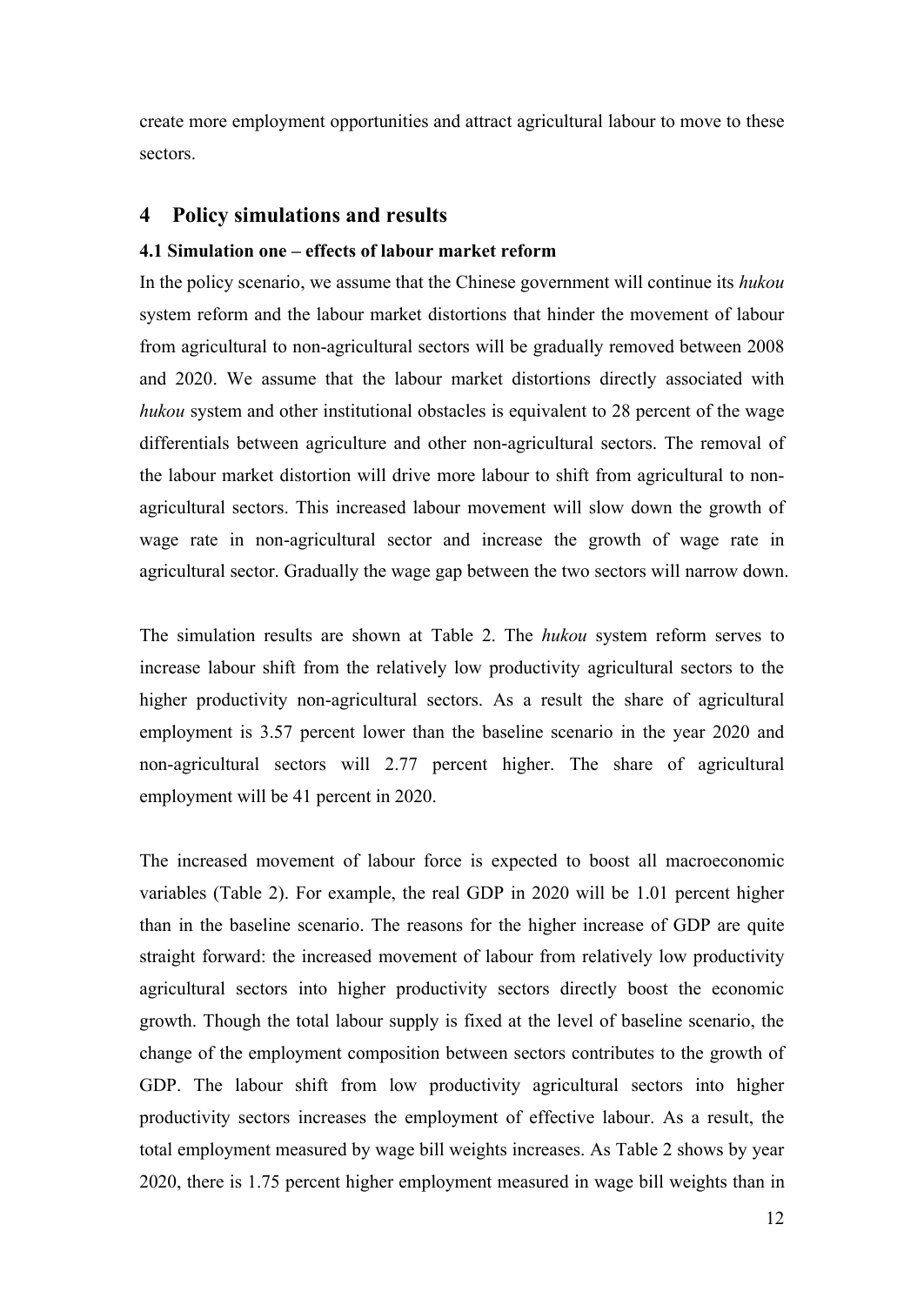the baseline scenario. The labour shift changes the composition of total employment and increases the allocative efficiency, therefore contributes to the growth of GDP.

|                                        | <b>Cumulative Deviation from baseline in 2020</b> |                     |  |
|----------------------------------------|---------------------------------------------------|---------------------|--|
|                                        | <b>Simulation 1</b>                               | <b>Simulation 2</b> |  |
| real GDP                               | 1.01                                              | 1.30                |  |
| <b>Employment in number of persons</b> | 0.00                                              | 0.00                |  |
| <b>Employment by wage bill weights</b> | 1.75                                              | 1.94                |  |
| <b>Capital stock</b>                   | 0.06                                              | 0.23                |  |
| Investment                             | 0.17                                              | 0.38                |  |
| Consumption                            | 0.39                                              | 0.74                |  |
| <b>Export</b>                          | 2.59                                              | 2.77                |  |
| Import                                 | 1.33                                              | 1.50                |  |
| Real wage rate                         | $-2.25$                                           | $-1.97$             |  |
| <b>Terms of trade</b>                  | $-0.44$                                           | $-0.48$             |  |
| <b>Real devaluation</b>                | 0.35                                              | 0.49                |  |
| Wage rate of agricultural sector       | 13.07                                             | 13.09               |  |
| Wage rate of non-agricultural sector   | $-3.14$                                           | $-3.16$             |  |
| Share of agriculture employment        | $-3.59$                                           | $-3.93$             |  |
| Share of non-agricultural employment   | 2.76                                              | 3.06                |  |
| Output of agricultural sector          | $-2.20$                                           | $-1.47$             |  |
| Output of non-agricultural sector      | 1.67                                              | 1.90                |  |

**Table 2: Policy simulation- macroeconomic effects of labour market reform\* (%)**

Source: policy simulation results

\* Only selected years results are displayed in this table.

We notice the capital stock is only slightly higher than the baseline scenario  $(0.06$ percent). The growth rate of capital is the result of the change of effective employment and substitution between labour and capital. The relative faster employment growth in non-agricultural sectors creates more demand for capital which stimulates the growth of capital stock. But on the other hand, the cheaper labour as a result of the slower growth of wage rate in non-agricultural sector causes the employers to use labour to substitute the capital. The labour-capital substitution pushes growth of the capital stock to decline. The percentage change of the capital stock reflects the combined effect of these opposing forces.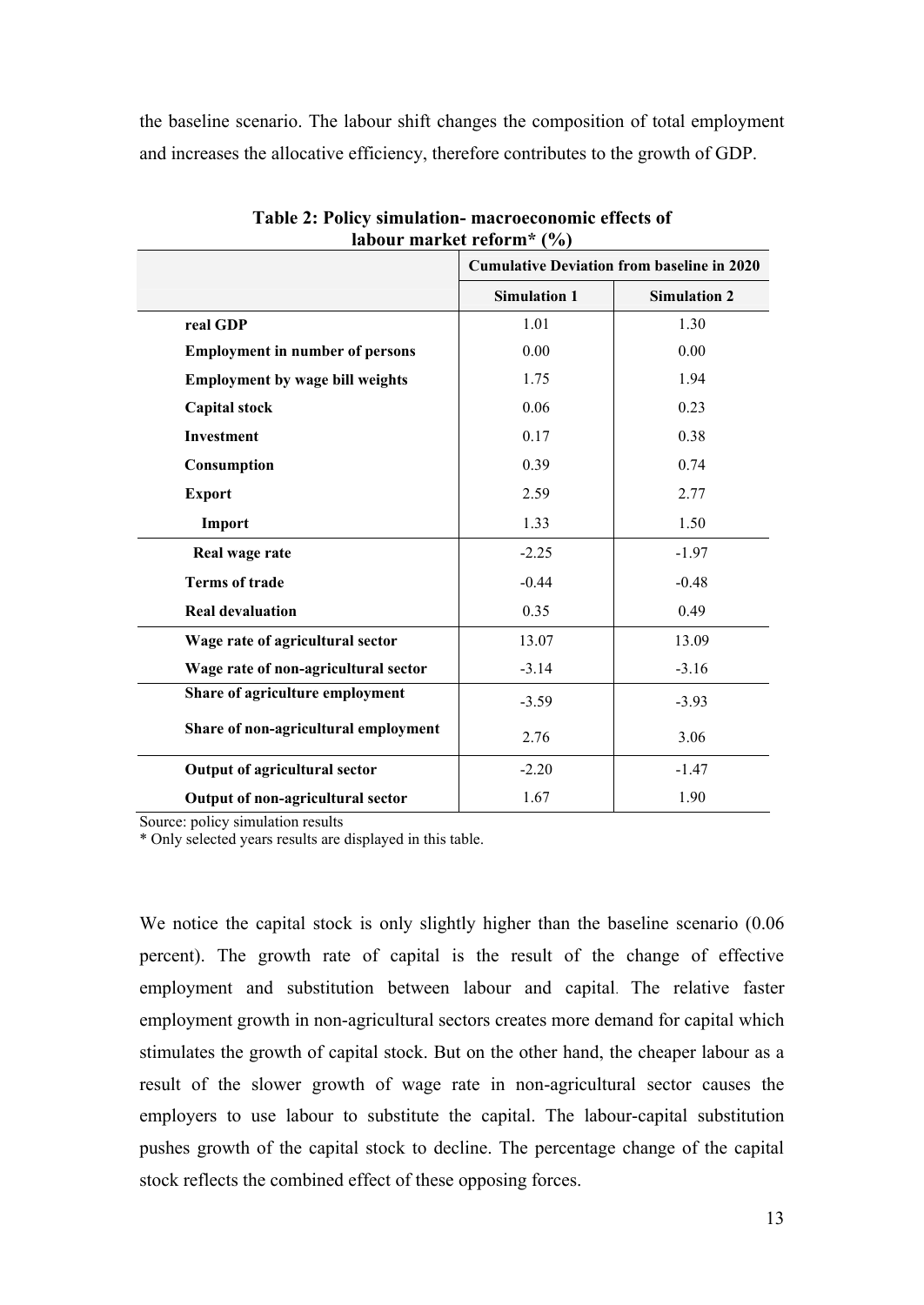The movement of labour force from agricultural sector to non-agricultural sector increases the growth of China's export dramatically. As Table 2 shows export will be 2.59 percent higher than baseline scenario in 2020. The reason is that with the slower growth of wage rates in non-agricultural sectors (comparing with the baseline scenario), especially in manufacture sector, the labour cost in these sectors is reduced. This further increases the competitiveness of Chinese exports in the world market. As a result Chinese export expands.

The expansion of export implies more employment opportunities which will further attract more rural migrants. Furthermore, as China expands its exports to the world markets, Chinese firm will import more capital- and technology- intensive goods as both investment and intermediate inputs from industrial countries. These goods are usually embodied with advanced technology from abroad, thus stimulating productivity growth (Zhai and Wang, 2002). Furthermore the relative lower cost of labour will attract more foreign direct investment and further improve China's productivity and boost economic growth. However, these endogenous productivity improvements that might be generated from removing the labour market distortion are not considered in the current simulation. In this sense, the increase in real GDP due to removing labour market distortion is under-estimated in this study.

The labour market reform also improves the household living standard. As table 2 shows the real consumption is approximately 0.39 percent higher than the baseline scenario. We notice that the increase of consumption is lower than that of real GDP. The reason is the deterioration of China's terms of trade resulting from expansion of its export. In 2020 the terms of trade will be 0.44 lower than baseline scenario.

As more labour move out of agricultural sectors, the wage rate of agricultural worker will increase faster compared to the baseline scenario. As table 2 shows the wage rate of agricultural worker will be 13.7 percent higher in 2020 than the baseline scenario. The faster growth of real wage in agricultural sector and relatively slower growth of real wage in non-agricultural sector will narrow the income gap between rural household and urban household and contribute to the decline of the rural-urban income inequality, assuming migrate rural labour continue to send remittance home.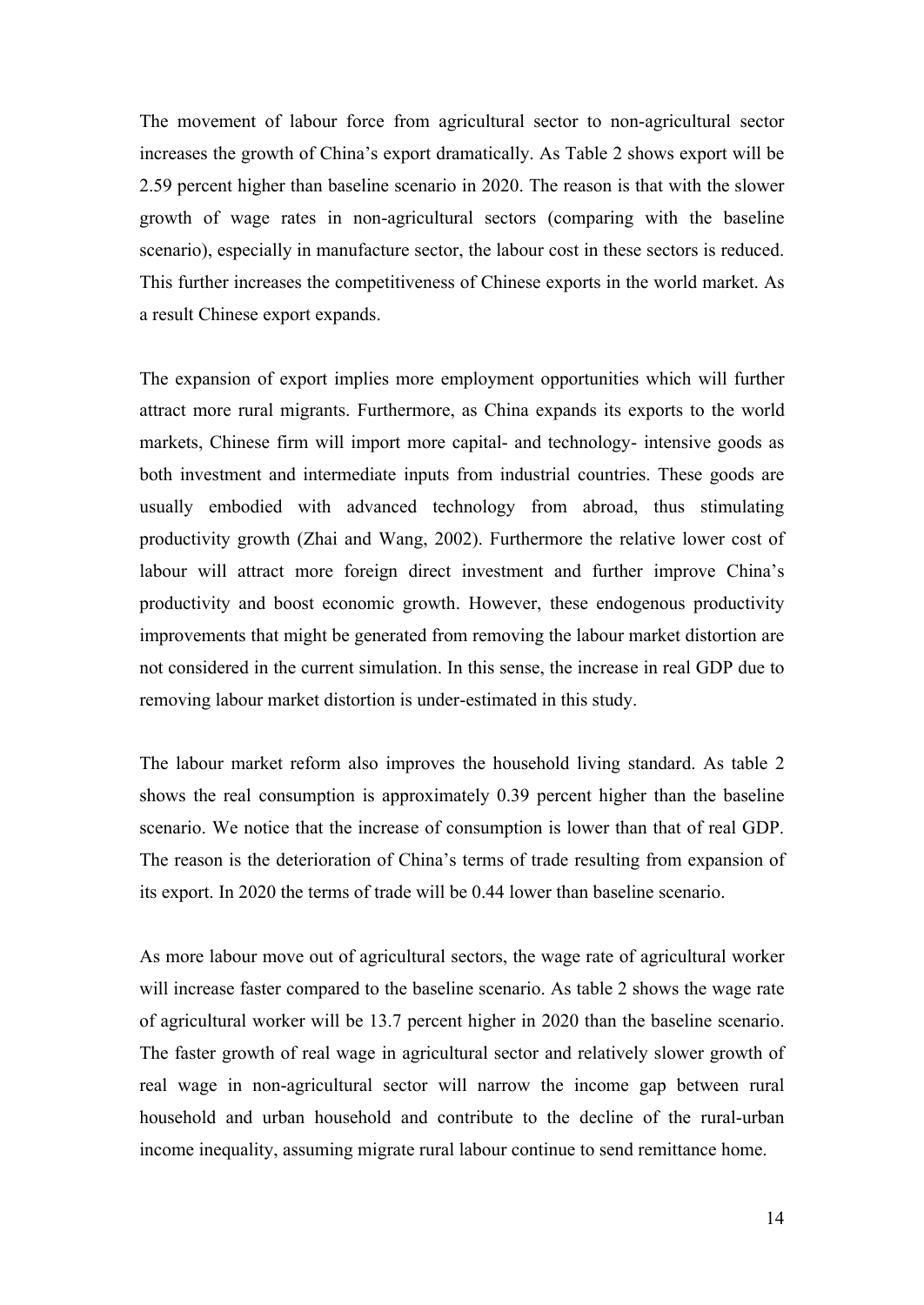We notice the growth rate of agriculture output will be slower than the baseline scenario. This is because we did not consider the productivity improvement in agricultural sector. Under the given low agricultural productivity, the increased movement of labour from agriculture to non-agriculture sectors will slow down the growth of agricultural output. We conduct the second simulation to investigate the effects of improved productivity in agricultural sector.

In sum, the reform of *hukou* system by removing the discriminations against rural agricultural workers will increase the pace of labour movement from agricultural sector to non-agricultural sector. The resulting increase in the movement of rural labour will mitigate, to an certain extent, the adverse effects of population ageing by raising not only the growth rate of total output but also household living standard (real consumption). The induced expansion of China's economy provides a relatively solid foundation for supporting the rapidly increasing elderly population in the twenty-first century. Especially given the relatively faster ageing of rural population, the faster growth of agricultural wage rate will increase the rural labour's 'financial ability' to support the rapid growth of the rural elderly population.

#### **4.2 Simulation two – effects of productivity improvement in agricultural sector**

When labour market reform increases the shift of labour from agricultural sector to non-agricultural sector, agricultural output declines. This is because we ignore the productivity improvement in the agricultural sector. In China land is very scarce. The per capita arable land is less than 0.1 hectares in 2005, which is very low comparing with the most of developing countries. Meanwhile there are about 2.5 agricultural labourers for every hectare of arable land (China Xinhua News Agency, 2004). The high density of agricultural labour has not only resulted in the low labour productivity but also prevented the development of large-scale agricultural production. When more and more rural labours move out of agricultural sectors, the possibility of developing large-scale modern agriculture arises. This implies large investment in agricultural sector and fast technology progress. Meanwhile more and more rural surplus labour moving out of agricultural sector will directly improve the labour productivity. Thus ignoring the productivity improvement generated by increased labour movement from agricultural - to non-agricultural sectors implies the macroeconomic effects of removing labour market discrimination are underestimated.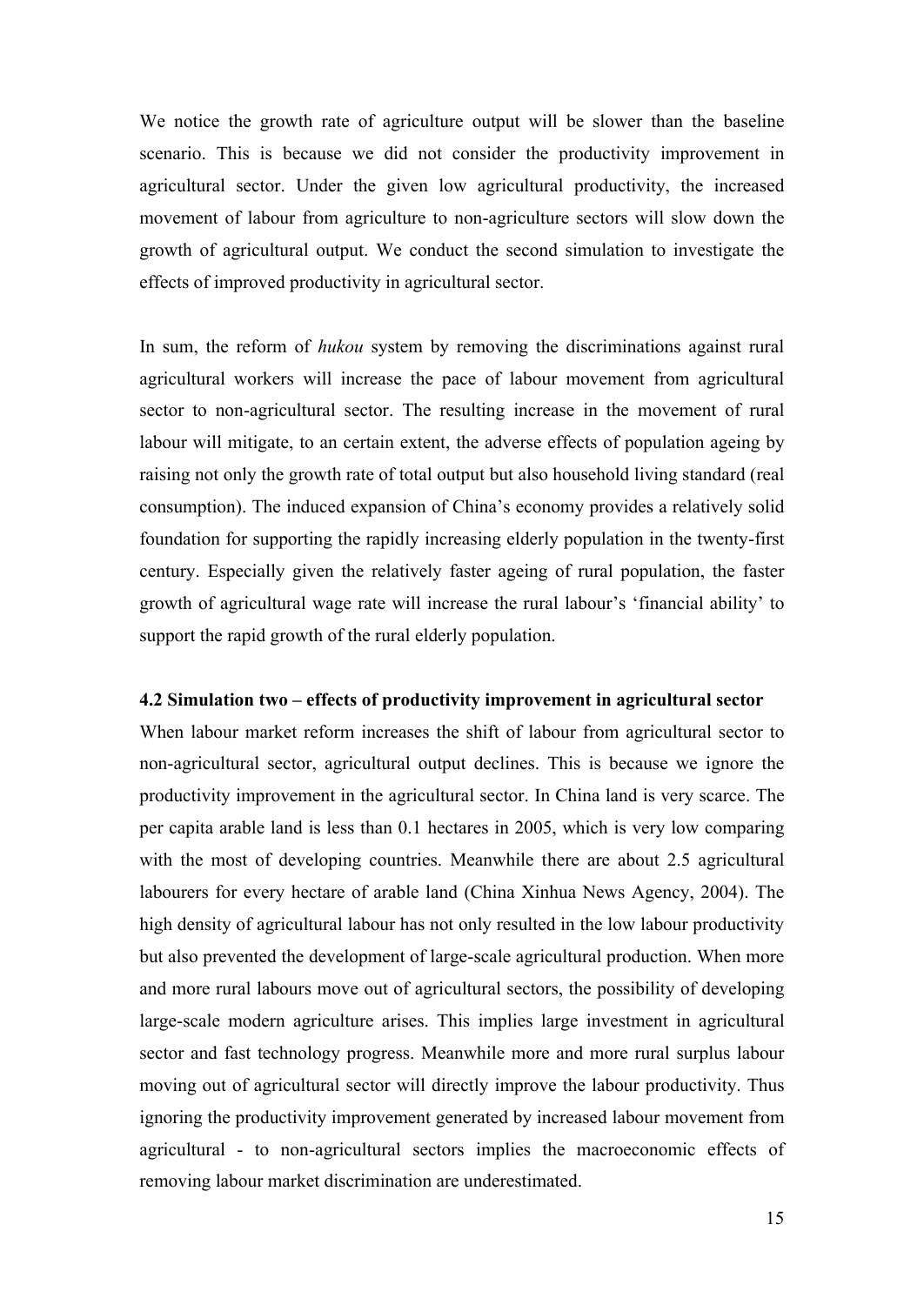China's agricultural sector has experienced fast productivity growth since the end of 1970s. Fan (1997) finds that the annual growth rate of total factor productivity in agricultural sector in China was 5.1 percent from 1978 to 1984 and was 3.91 percent from 1985 to 1995. The annual growth rate from 1990 to 2000 is 1.95 percent based on Bru¨mmer et al. (2006) and 1.97 percent based on Rao, etc.al. (2004). It is no doubt that *hukou* system reform which will increase the labour shift from agricultural sector to non-agricultural sector will drive the agricultural productivity to continue to growth. In the present paper, we assume that agricultural productivity will continue to growth at 1.0 percent annual throughout the simulation period. This is a conservative assumption when we compare with China's historical experience.

In the model, we shock all factor augmenting technical change in agricultural sector by 1.0 percent annual from 2012. The simulation results are shown in Table 2.

The productivity improvement in agricultural sector will boost the growth of all macro variables. The macro economic performance will be further improved comparing with the results of simulation one: real GDP will be 1.30 percent higher than the baseline scenario, instead of 1.01 percent. The reasons for the relatively faster growth of real GDP are:

- First, productivity improvement in agricultural sector directly contributes to the growth of real GDP.
- Secondly, productivity improvement in agricultural sector reduces the demand for labour and releases more labour. This will further increase the labour movement from agricultural sector to non-agricultural sector. As a result, the effective employment in the whole economy will increase further. The employment measured by wage bill weights is 0.19 percentage point higher comparing with simulation one result. Therefore employment measured by wage bill weights will be 1.94 per cent higher than the baseline scenario in 2020. The increased employment contributes to the growth of GDP.
- Thirdly, given the rates of return on capital, the improvement of productivity stimulates the growth of capital stock. We notice in year 2020 the capital stock is 0.17 percentage points higher than the simulation one and 0.23 percent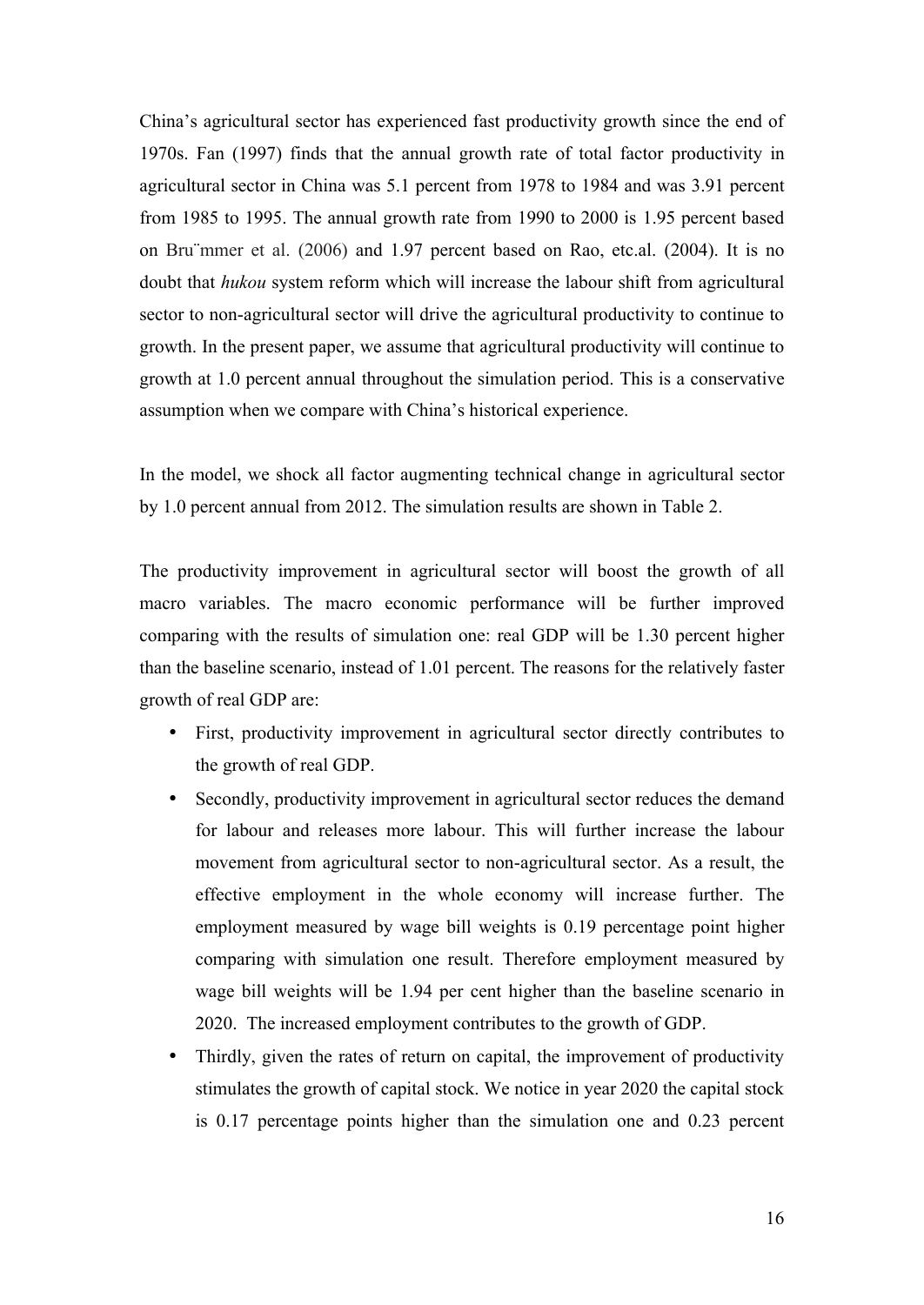higher than the baseline scenario. The growth of real GDP is the result of growth of productivity, effective employment and capital stock.

The productivity improvement will lift the household living standard dramatically comparing with the result of simulation one. As table 2 shows the real consumption is approximately 0.74 percent higher than the baseline scenario, nearly double the result of simulation one.

As the result of increased labour shift between sectors, the share of agricultural employment will further decline (3.93 percent lower than the baseline scenario) and the share of non-agricultural employment will increase (3.06 percent higher than the baseline scenario).

Total output of agricultural sector is still lower than the baseline case. However, comparing with the simulation one, the performance of agricultural sector is improved.

In summary, the labour market reform combined with the productivity improvement in agricultural sector will accelerate the labour shift from agricultural sector to nonagricultural sector. The negative effect of declining agricultural employment on agricultural output will be mitigated by the productivity improvement. The gain generated from the labour re-allocation will further boost not only economic growth but also the household living standard.

## **5 Conclusions and policy implications**

The one-child population policy implemented since the late of 1970s in China has decelerated the growth of China's working age population since the 1990s. This growth is 0.9 in 2008 and it will decline to 0.5 in 2010 and from 2015, it will turn sharply negative, resulting declining labour force in China. What is the effect of the decline of the growth of working age population on China's economic growth? We conducted a counterfactual simulation by assuming that the growth rate of working age population will keep at its 2008 level and all other exogenous variables are the same as the baseline scenario. We found that if the growth rate of working age population does not decline then the average annual growth rate of real GDP from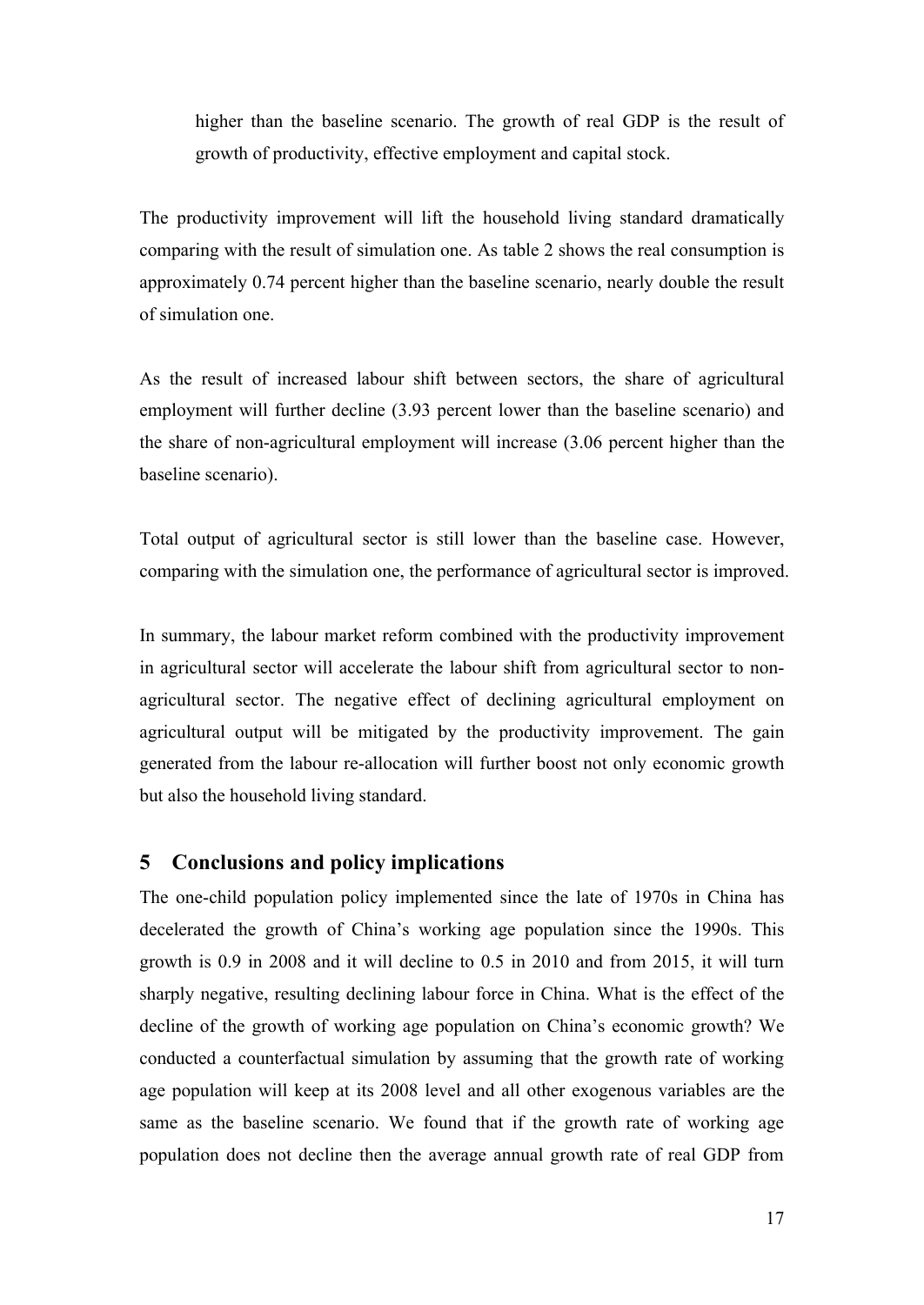2008 to 2020 will be 7.92 percent (refer to Table A1). This implies that the declined growth rate of working age population as a result of sustained low fertility since the late of 1980s will reduce the growth rate of real GDP by 0.39 percentage point annual from 2008 to 2020 (the annual growth rate of real GDP with the declining growth of labour supply is 7.53 percent). What is the suitable policy to mitigate this negative effect of declining growth of labour supply? Should China relax its one-child policy? This paper shed lights on the view that a more efficient allocation of labour between sectors is likely to be a better option than an increased fertility rate – the latter leads to a lower per capita income. Using a dynamic CGE model of China, we analyse the effects of removing labour market distortions that hinder the movement of labour from agricultural to manufacturing and services sectors over the period 2008 to 2020 in the context of declining growth of labour supply in China.

The labour market distortion considered in this paper is the *hukou* system and other institutional barriers. These tight registration requirements and other institutional factors have supported the persistence of significant differences between agricultural and non-agricultural wages. They also have contributed to the existence of more than 130 million temporary migrant workers. We model the impact of the reform of the *hukou* system by gradually removing wage differential attributed to labour market distortions. This distortion is equivalent to 28 percent of wage differential between agricultural sector and non-agricultural sectors. Policy simulation shows that reforming the *hukou* registration system has significant effect on economic activity. The policy shock increases the mobility of rural workers. The resulting increased labour movement between sectors boosts the growth of total output and real consumption. The simulation shows that the average annual growth rate of real GDP from 2008 to 2020 is 7.65 percent (The annual growth rate of real GDP is 7.53 percent in the baseline scenario). This means that the labour market reform could mitigate the negative effect of declining labour supply by 0.12 percentage points annually. These simulation results are consistent with the empirical evidence and existing CGE analysis of the impact of factor market reforms: economic efficiency can be improved through institutional reform in factor markets aimed at improving rural-urban labour mobility (Hertel and Zhai, 2006).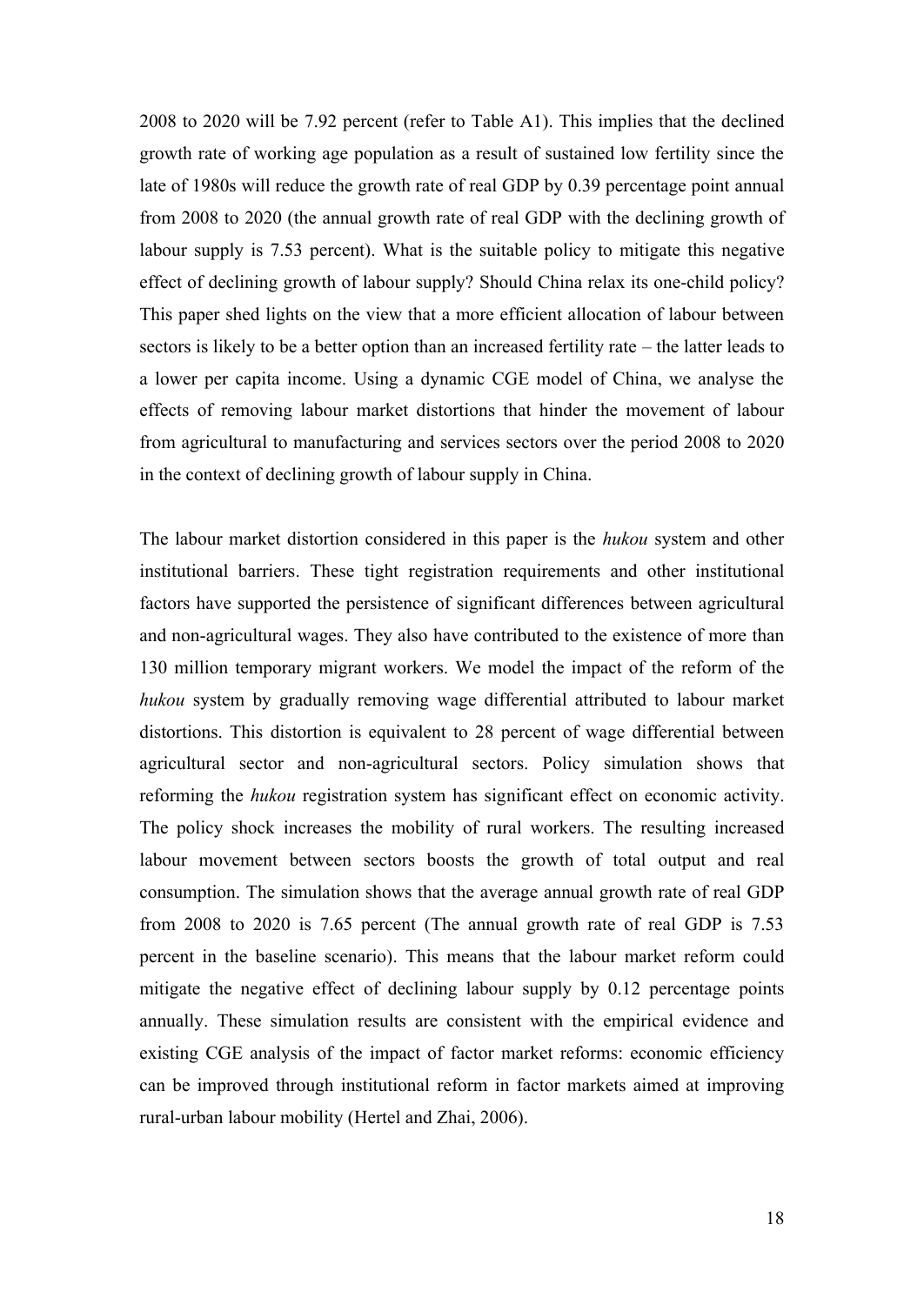The rapid population ageing and declining labour supply in the twenty first century presents a major challenge to China's policymakers. The expansion of China's economy resulting from the *hukou* system reform provides potential means to meet these challenges. The higher growth of the economy as a result of increased agricultural non-agricultural labour movement will mitigate the erosion of living standards of declining labour supply generated from low fertility and population ageing. Furthermore, increased rural migration helps China to reap the 'demographic dividend' by providing opportunities for rural labour to gain employment in the higher productivity sectors that are typically located in urban areas.

The basic policy message of the simulation exercise is that the Chinese government should undertake effective action to complete the reform of its *hukou* system and to remove other institutional barriers that restrict the flexibility of labour markets. The "demographic window" that will close in the 2010s has significant potential implications for economic growth (Cai, 2004 and Wang et al. 2004). However, a congenial policy environment is required to take full advantage of this demographic opportunity. Such an environment should be designed to improve the integration of rural and urban labour markets. Integration of the national labour market will reduce the systematic gap between rural and urban labour market outcomes. It will help rural migrants to enjoy employment opportunities, wage payments, public services and social security protection that are increasingly comparable to those experienced by urban residents.

Some limitations of the present investigation must be noted. First, our paper only introduces the agricultural and non-agricultural wage differential into the model. Other labour market imperfection such as rigidity of urban wages and the existence of informal sectors are not considered in the present study. Secondly, the present investigation has paid little attention to the existence of rural labour surplus. Thirdly, our paper did not consider the endogenous productivity improvement by the expansion of the export derived by labour shift between sectors. Furthermore, the assumption of the agricultural productivity growth is very conservative. In this case the positive effects of labour market reform on economic growth are most likely underestimated. Fourthly, our model is a stylised simplification of the Chinese economy. Specifically, it does not differentiate explicitly between skilled and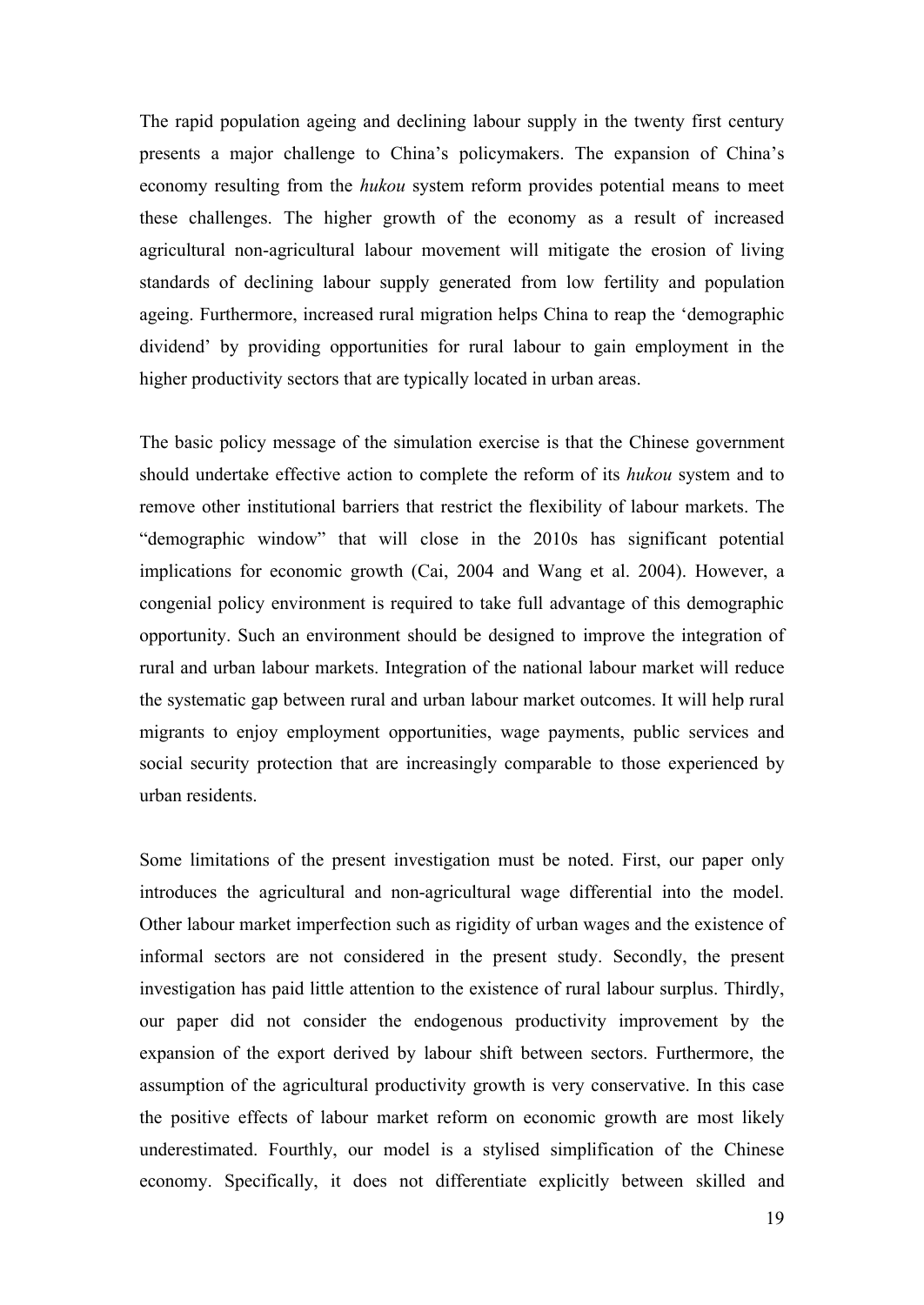unskilled labour. Finally, we use the 28 percent of wage differential between agricultural and non-agricultural sectors to represent the labour market distortions. The value estimation of this key variable is based on the evidence obtained from literature searches. In the future more effort will be put into the calculation of the wage differential between agricultural and non-agricultural sectors which directly derived from the labour market distortion. The improvement of the accuracy of this key variable will help us to provide more reliable simulation results.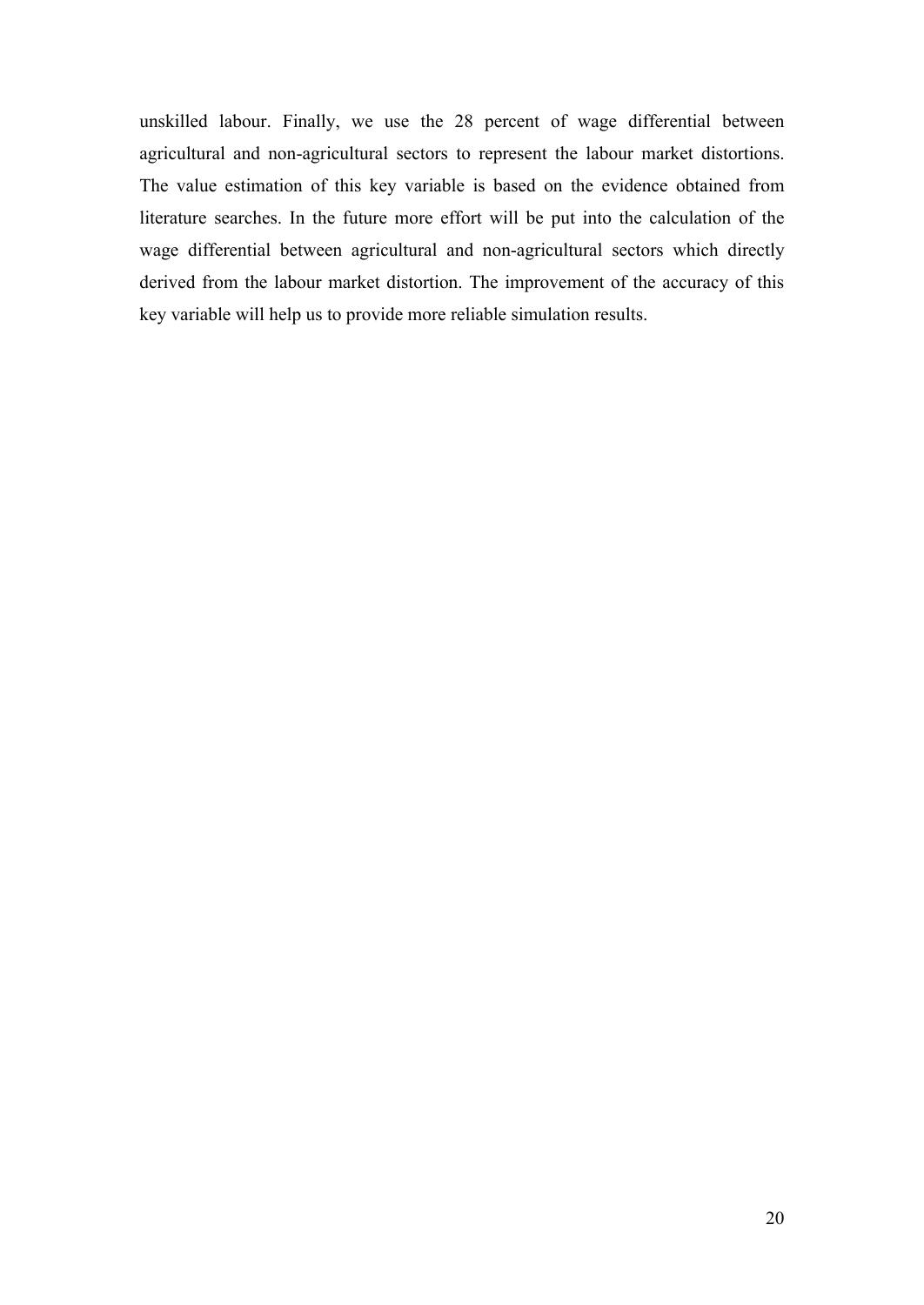## **Table A1: Counterfactural simulation results**

|                                        | <b>Annual average</b><br>growth rate $(\% )$ | Average annual<br><b>Deviation from</b><br>baseline |
|----------------------------------------|----------------------------------------------|-----------------------------------------------------|
| real GDP                               | 7.92                                         | 0.39                                                |
| <b>Employment in number of persons</b> | 1.13                                         | 0.57                                                |
| <b>Capital stock</b>                   | 10.0                                         | 0.05                                                |
| <b>Investment</b>                      | 9.22                                         | 0.33                                                |
| Consumption                            | 6.51                                         | 0.19                                                |
| <b>Export</b>                          | 10.48                                        | 0.51                                                |
| Import                                 | 10.49                                        | 0.31                                                |

(Assumption of constant growth rate of working age population from 2008 to 2020)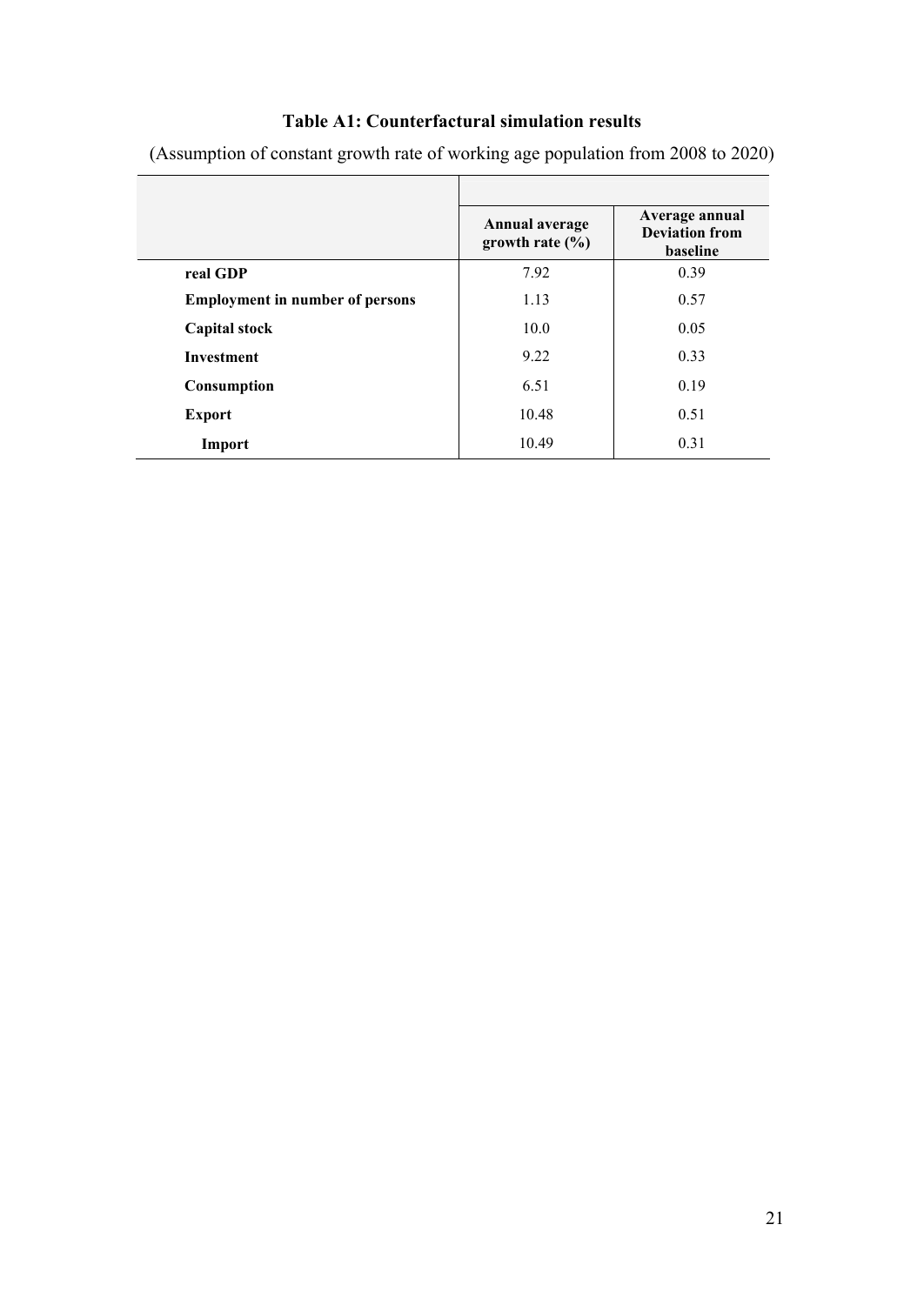#### **Reference:**

- Bloom, E. D. and G. J. Williamson (1998), "Demographic Transition and Economic Miracles in Emerging Asia", *The World Bank Economic Review*, Vol.12 (3): 419- 55.
- Bru mmer, B., T. Glauben and W. Liu (2006), "Policy Reform and Productivity Change in Chinese Agriculture – A Distance Function Approach, "Journal of Development Economics 81 (2006) 61–79
- Bremmer, I. (2006), "China's Underpopulation Crisis," *Slate Magazine*, http://www.slate.com/id/2137680/.
- Cai F. (2004) "Demographic Transition, Demographic Dividend and Sustainability of Economic Growth: Maximum Employment as a Source of Economic Growth," Journal of Population Research, Vol.28 (2): 2-9 (in Chinese).
- Cai, F. and D. W. Wang (1999), "Sustainability of China's Economic Growth and Labour Contribution," *Journal of Economic Study*, No.10, pp.62-68 (in Chinese).
- Cai, F. and M. Y. Wang (2006), "Challenge Facing China's Economic growth in its Ageing but not Affluent Era," *China and World Economy*, Vol.14 (5), pp.20-31.
- Cai, F and D.W. Wang (2007), "Impacts of Internal Migration on Economic Growth and Urban Development in China," *Working paper of Institute of Population and Labour Economics, CASS*, Beijing China.
- Cheng, K. C. (2003), "Economic Implications of China's Demographic in the  $21<sup>st</sup>$ Century," *IMF Working Paper,* WP/03/29.
- China Daily (2006), "Rural Labour Shortage Beginning to be Felt," *China Daily*, 29 May 2006, chinadaily.com.cn.
- China National Bureau of Statistics (2005), *China Statistical Yearbook 2005*, China Statistical Publishing House, Beijing.
- China Xinhua News Agency (2004), "China: Surplus Rural Labourers Hit 150 Million," Online News Report, April 8, 2004.
- Coale, A. J. (1984), *Rapid population change in China: 1952-1982*, Washington, DC.: National Academy Press.
- Dekle R. and G. Vandenbroucke (2006), "Whither Chinese Growth? A Sectoral Growth Accounting Approach," *Woking paper*, Department of Economics, University of Southern California.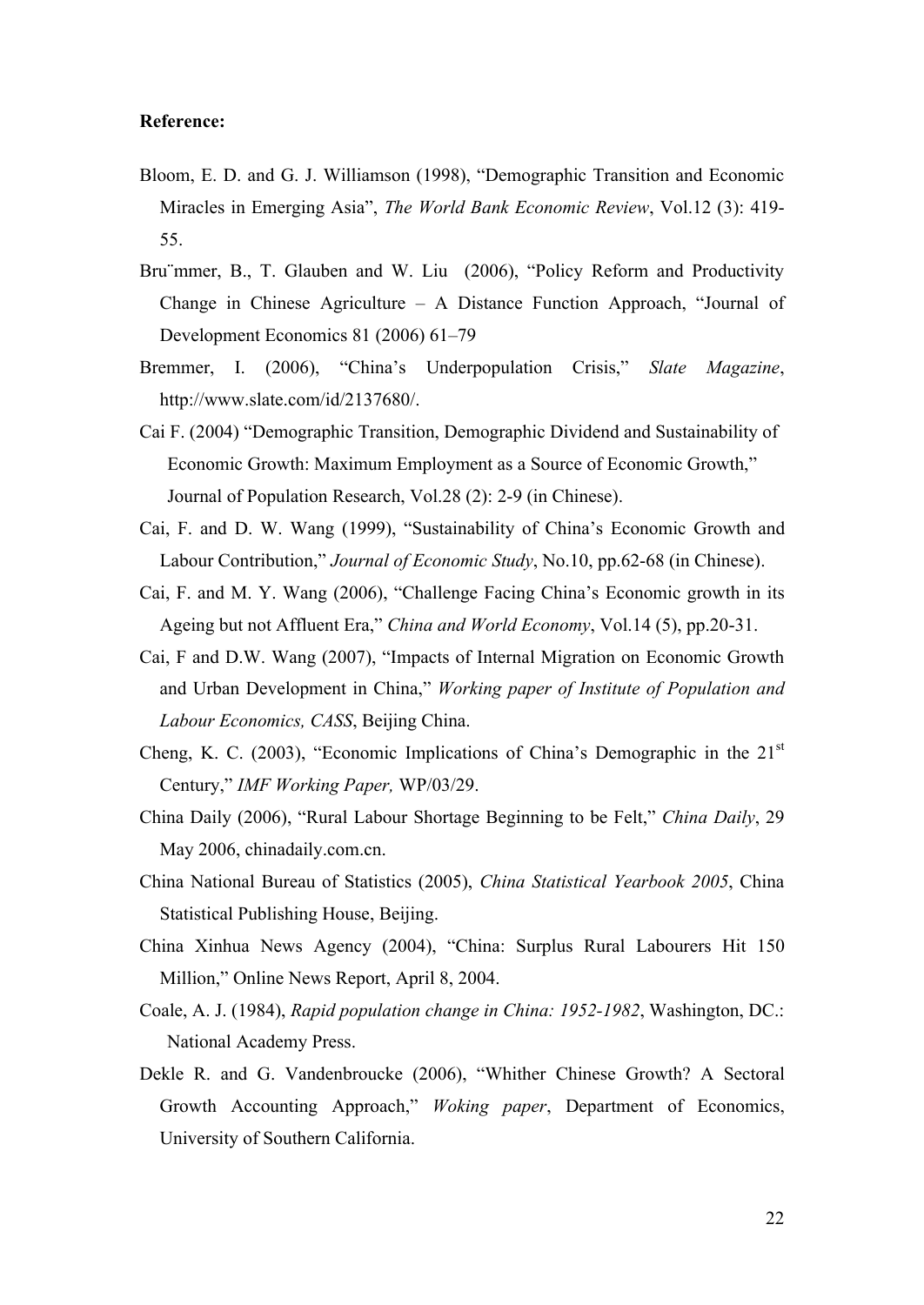- Dixon, P. B. and M. Rimmer (2002), *Dynamic General Equilibrium Modelling for Forecasting and Policy: A Practical Guide and Documentation of MONASH,* Amsterdam: North-Holland Publishing Company.
- Dixon, P. B, B. R. Parmenter, J. Sutton and D. P. Vincent (1982), *ORANI: A Multisectoral Model of the Australian Economy*, North-Holland, Amsterdam.
- Fan, S. (1997), "Production and Productivity Growth in Chinese Agriculture New Measurement and Evidence," Food Policy, Vol. 22, No. 3, pp. 213-228.
- Golley, J. and R. Tyers (2006), "China's Growth to 2030: Demographic Change and the Labour Supply Constraint," *Working paper No.467*, College of Business and Economics, Australia National University, Canberra.
- Hertel, T. and F. Zhai (2006), "Labour Market Distortion, Rural-Urban Inequality and the Opening of China's Economy," *Economic Modelling,* Vol.23:76-109*.*
- Jackson, R. and N. Howe (2004), "The Graying of the Middle Kingdom: the Demographics and Economics of Retired Policy in China," Report from Centre for Strategic and International Studies.
- Johnson, D. Gale (2002) "Can Agricultural Labour Adjustment Occur Primarily through Creation of Rural Non-farm Jobs in China" *Urban Studies*, Vol.39 no.12, pp.2163-2174.
- Kuijs, L. and T. Wang (2005), "China's Pattern of Growth: Moving to Sustainability and Reducing Inequality," *World Bank Policy Research Working Paper 3767,*  Washington DC.
- Mai, Y. H. (2006), "The Chinese Economy from 1997-2015: Developing a Baseline for the MC-HUGE Model," *Working Paper No. G-161*, Centre of Policy Studies, Monash University, Melbourne.
- Peng, X. J. (2005a), "Population Ageing, Economic Growth and Population Policy Option in China – A Dynamic General Equilibrium Analysis," PhD Thesis, Monash University, 2005
- Peng, X. J. (2005b), "Population Ageing, Human Capital Accumulation and Economic Growth in China: An Applied General Equilibrium Analysis," *Asian Population Studies*, Vol.1 (2):149-168.
- Peng, X. J. (2006), "Macroeconomic Consequences of Population Ageing in China A Computable General Equilibrium Analysis," *Journal of Population Research*, Vol.30 (4), pp.12-22 (in Chinese).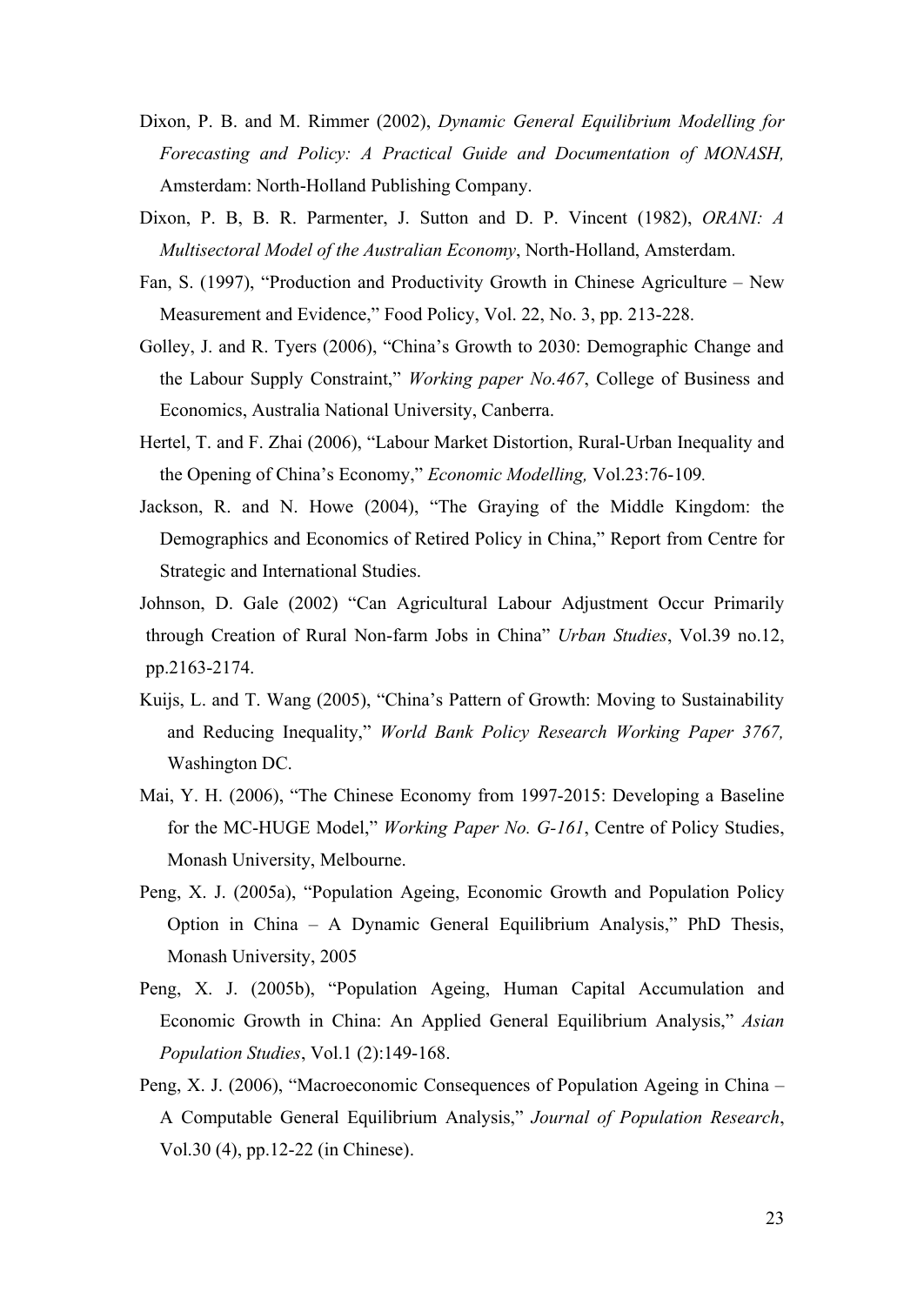- Peng, X. J. and D. Fausten (2006), "Population Ageing and Labour Supply Prospects in China from 2005 to 2050," *Asia-Pacific Population Journal*, Vol.21 (3):31-62.
- Poston D. L., Jr. and B. Gu (1987), "Socioeconomic Development, Family Planning and Fertility in China," *Demography*, Vol.24 (4):531-551.
- Rao, D.S. P., Coelli, T. J. and Alauddin, M. (2004), "Agricultural Productivity Growth, Employment and Poverty in developing Countries, 1970-2000," Centre for Efficiency and Productivity Analysis (CEPA), University of Queensland
- Shi, X. (2002), "Empirical Research on Urban –Rural Income Differentials: the Case of China". *Unpublished manuscript*, CCER, Beijing University.
- Tuñón, M. (2006), "Internal Migration in China: Features and Responses," ILO office, Beijing.
- United Nations (2004), *World Population Prospects: The 2004 Revision*, New York.
- Wang, F. and A. Mason (2004), "The Demographic Factor in China's Transition", Paper presented at *the Conference on China's Economic Transition: Origins, Mechanism, and Consequences,* Pittsburgh, 4-7 November.
- Wang, D. W., F. Cai and X. W. Zhang (2004), "The Saving and Growth Effects of Demographic Transition – An Analysis of the Contribution of Demographic Factor to Sustainability of China's Economic Growth," *Journal of Population Research*, No.5: 2-11 (in Chinese).
- Wang, D. W. (2006), "Changes in the Relationship between Labour Supply and Labour Demand and China's Economic Growth in the Low-fertility Era," *Working Paper*, Institute of Population and Labour Economics, China Academy of Social Science, Beijing.
- Woo, W. T. (1998), "Chinese Economic growth: Sources and Prospects," in Michel Fouquin and Francoise Lemoine (ed.), *The Chinese Economy*, Economica, London.
- World Bank (1997), "China 2020: Development Challenges in the New Century," *World Bank Report No. 17087*, Washington, DC.
- World Bank (2005), "Integration of National Product and Factor Markets: Economic Benefits and Policy Recommendations," *World Bank Report No. 31973-CHA*, Washington, DC.
- Zhao, Y. (1999), "Leaving the Countryside: Rural-to-urban Migration Decisions in China." *American Economic Review*, Vol.89: 281-286.